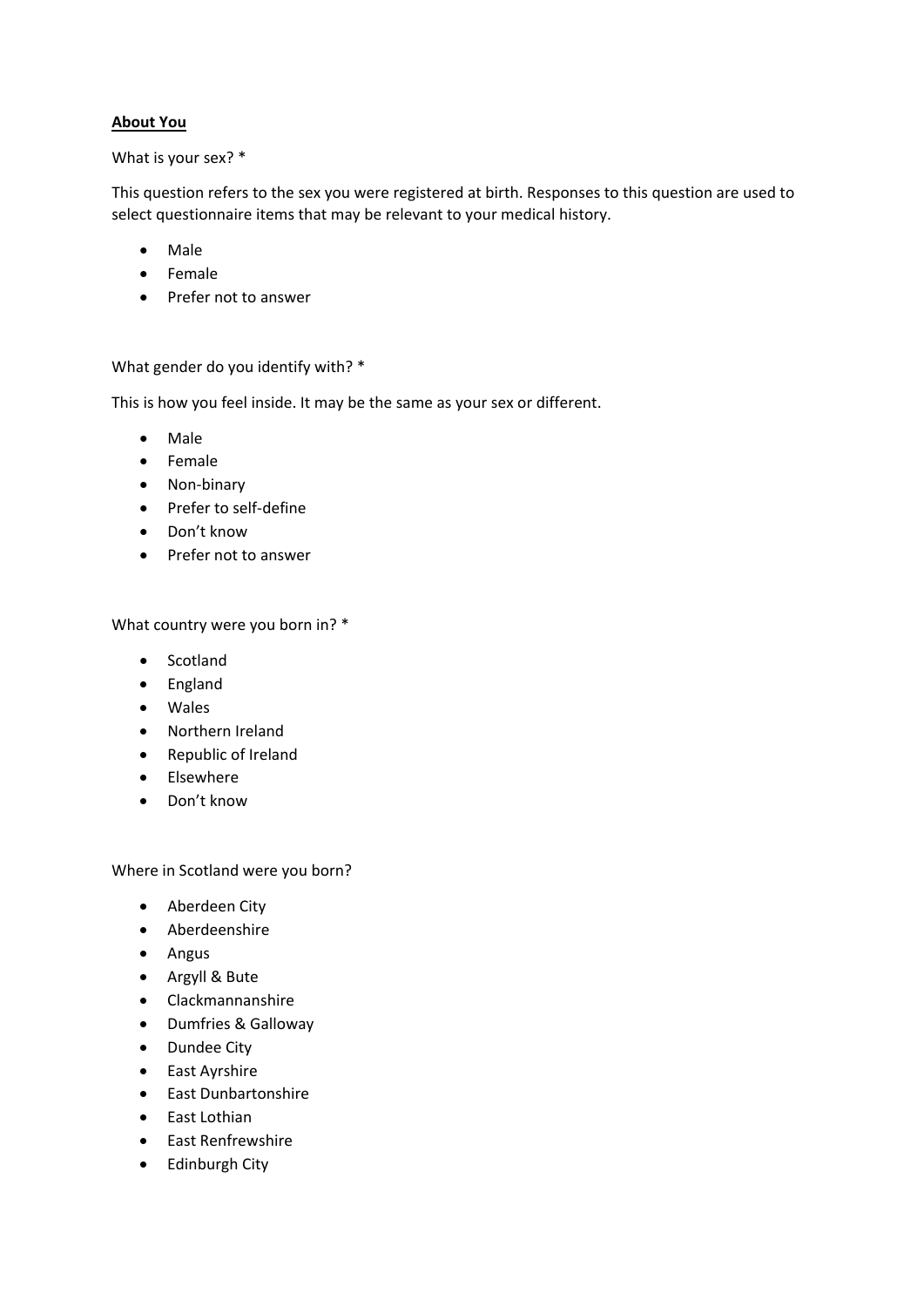- Na h-Eilean Siar (Western Isles)
- Falkirk
- Fife
- Glasgow City
- Highland
- Inverclyde
- Midlothian
- Moray
- North Ayrshire
- North Lanarkshire
- Orkney Islands
- Perth & Kinross
- Renfrewshire
- Scottish Borders
- Shetland Islands
- South Ayrshire
- South Lanarkshire
- Stirling
- West Dunbartonshire
- West Lothian
- Don't know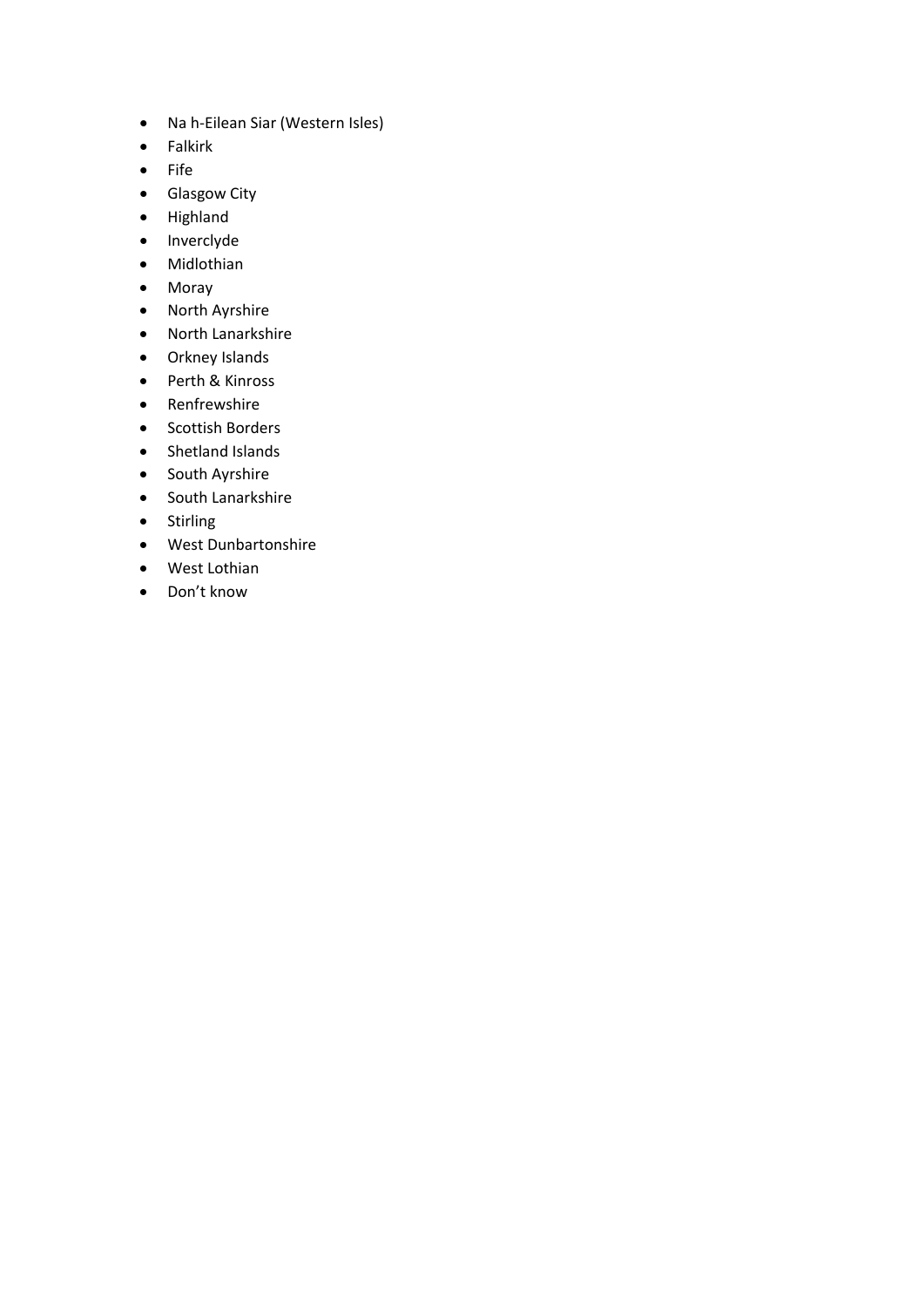# **Your Health and Lifestyle**

Next, we're going to ask you some questions about your general health.

In general, would you say your health is:

- Excellent
- Very Good
- Good
- Fair
- Poor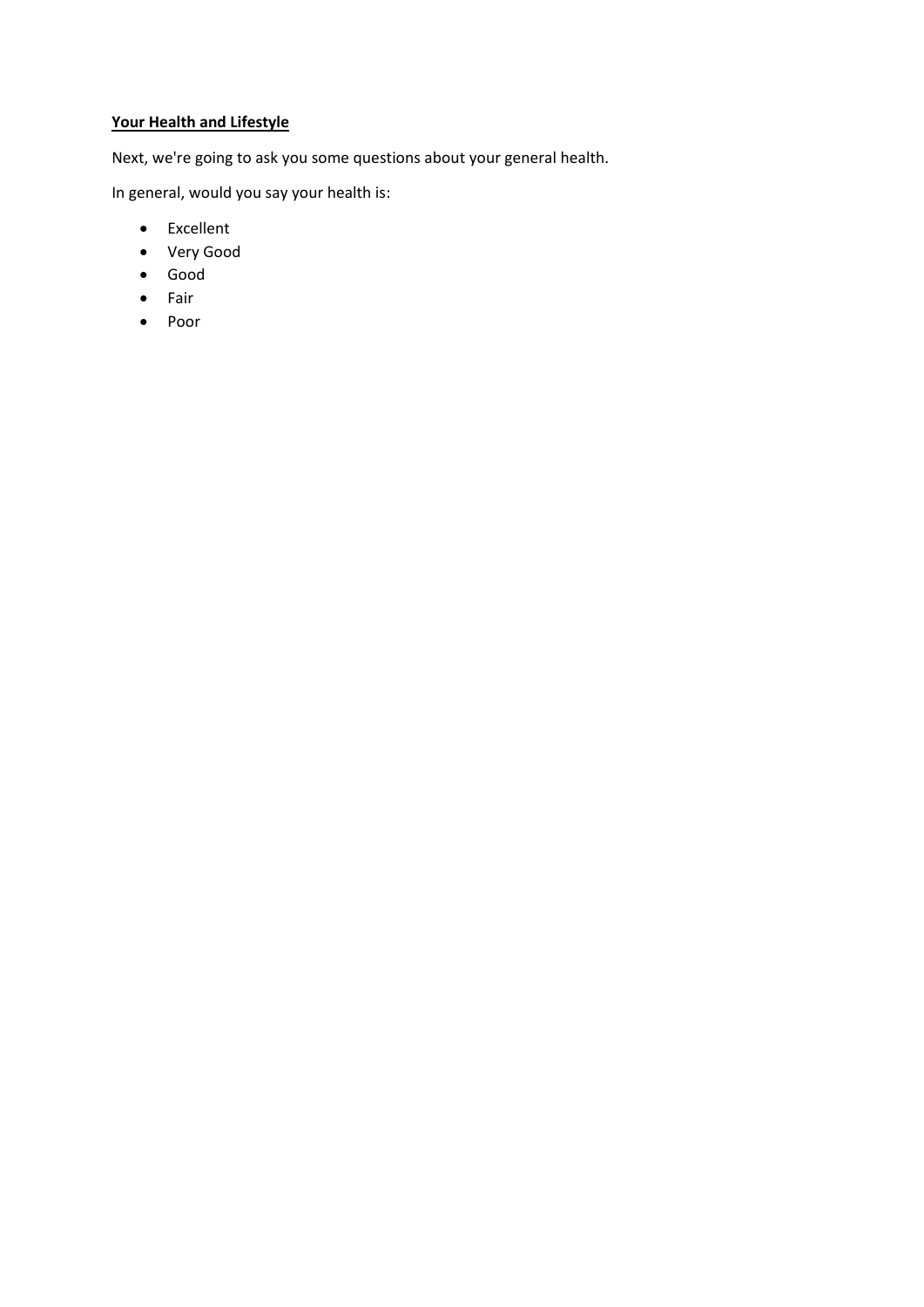#### **Height and Weight**

We would like to know your height. Please select preferred units for entering your height

- Centimetres
- Feet / Inches
- I don't know my height
- Prefer not to say

What is your height in centimetres?

If you are unsure, please put your best estimate.

• Centimetres:

What is your height in feet and inches?

Feet:

Inches:

We would like to know your weight. Please select preferred input for weight.

- Kilograms
- Stones / Pounds
- Pounds only
- I don't know my weight
- Prefer not to say

What is your weight in kilograms?

If you are unsure, please put your best estimate.

• Kilograms: \_\_\_\_\_\_\_\_\_\_\_\_\_\_\_\_

What is your weight in stones and pounds?

If you are unsure, please put your best estimate.

- Stones:
- Pounds:

What is your weight in pounds?

If you are unsure, please put your best estimate.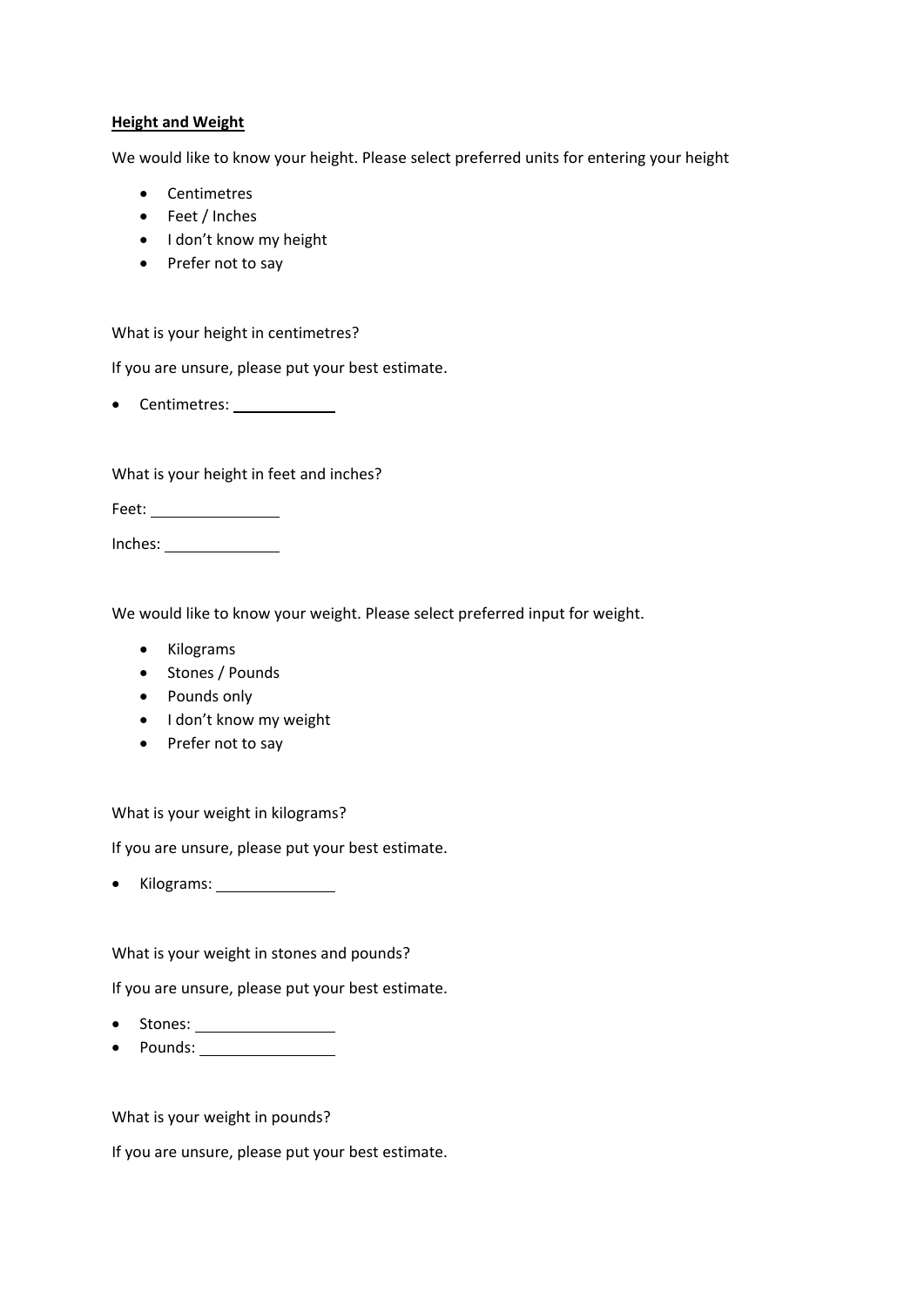• Pounds: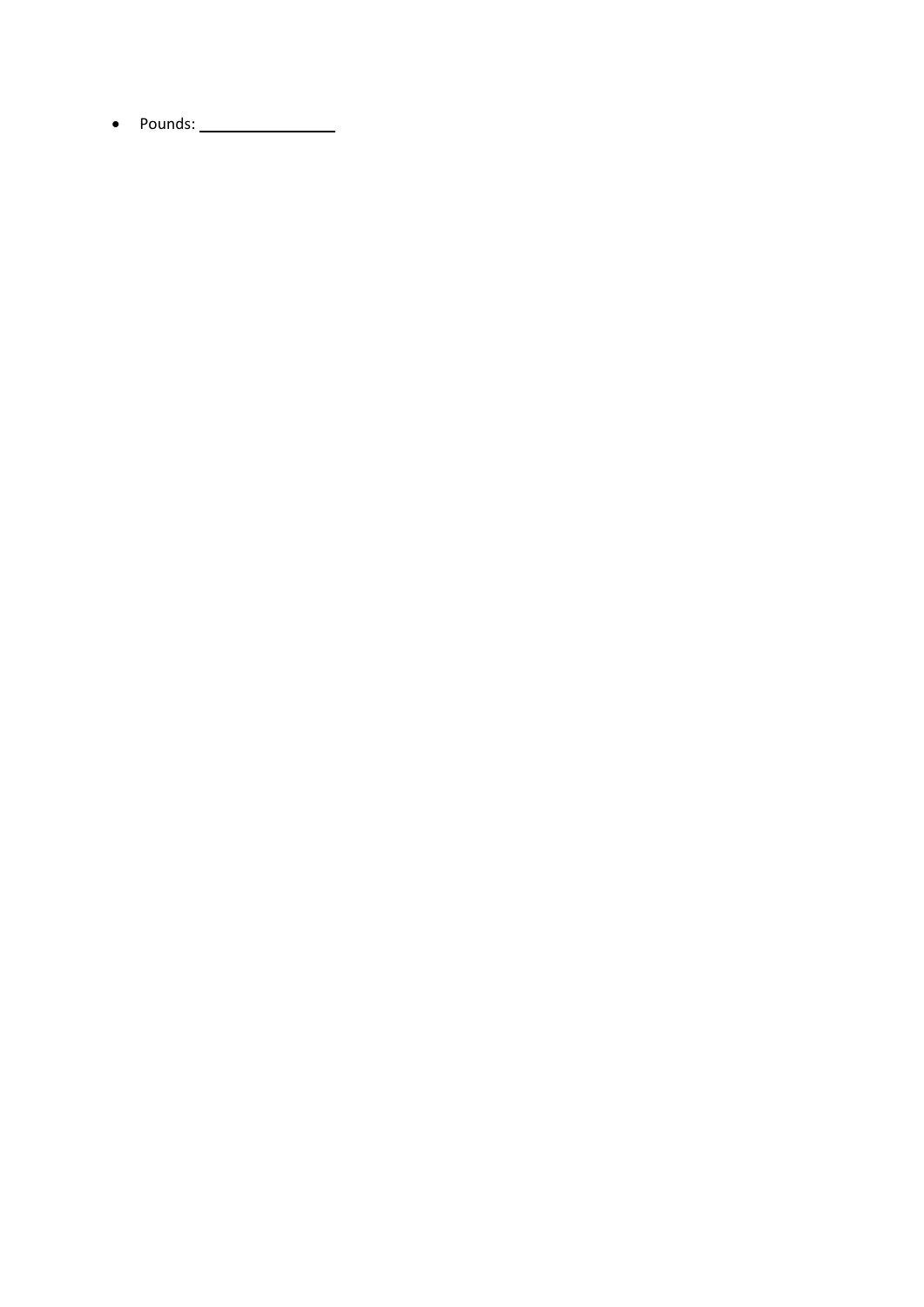# **About You**

Has a doctor, psychologist, or health professional ever told you that you have dyslexia?

- Yes
- No
- Don't know
- Prefer not to answer

Has a doctor, psychologist, or health professional ever told you that you have attention deficit hyperactivity disorder (ADHD)?

- Yes
- No
- Don't know
- Prefer not to answer

Has a doctor, psychologist, or health professional ever told you that you have Autism, Asperger's syndrome or autism spectrum disorder?

- Yes
- No
- Don't know
- Prefer not to answer

In the next section, we're going to ask you some questions about smoking and drinking alcohol. Please answer these questions as honestly as you can.

Your answers are completely confidential. If there is a question you don't want to answer, that's OK. You can skip it and move on to the next one.

We will not share your answers with your family.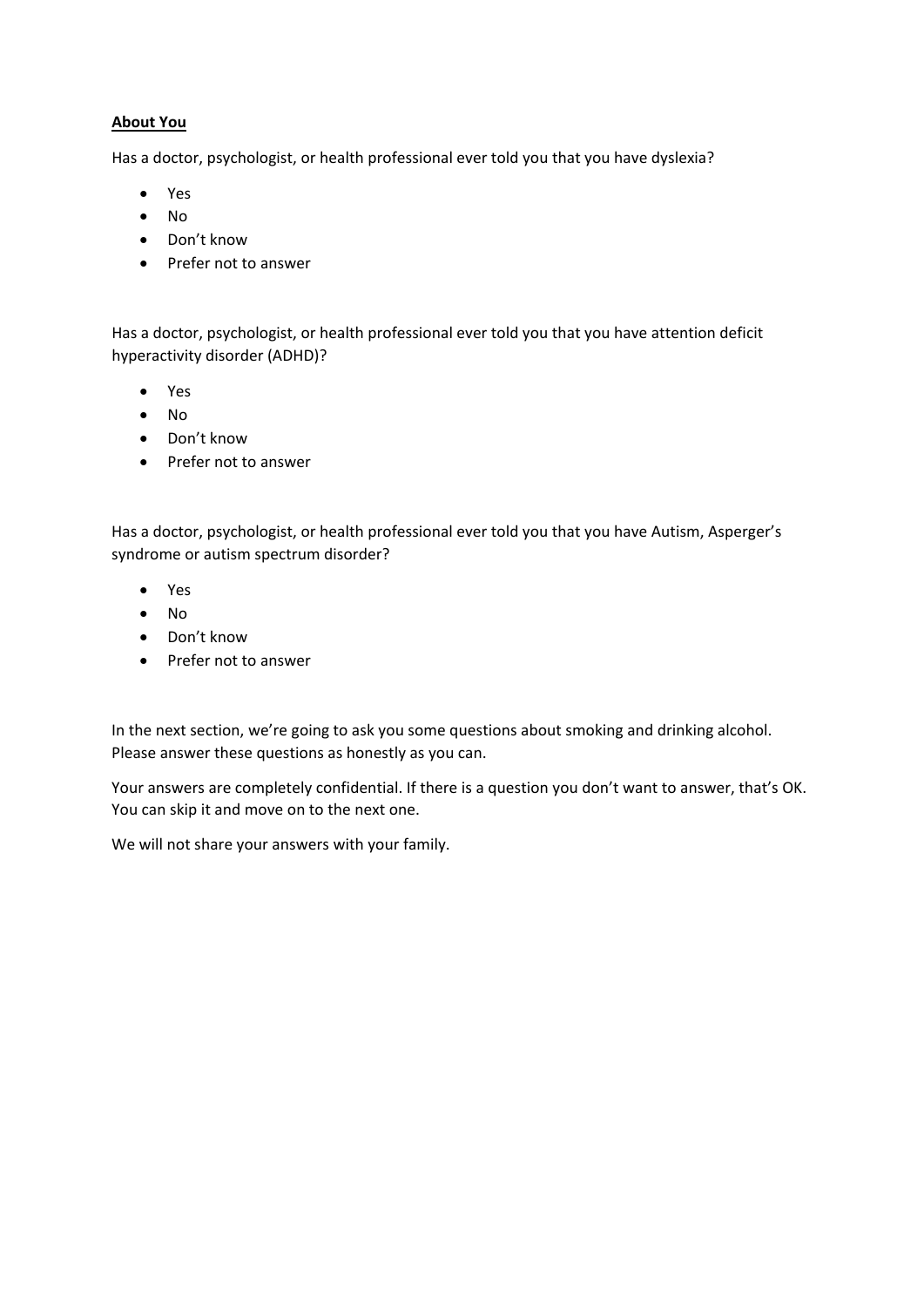### **Smoking History**

How many days (if any) have you smoked cigarettes in your lifetime?

- Never
- $\bullet$  1 2 days
- $\bullet$  3 5 days
- $\bullet$  6 9 days
- $\bullet$  10 19 days
- $\bullet$  20 29 days
- 30 days or more

How many days (if any) have you smoked cigarettes in the last 30 days?

- Never
- $\bullet$  1 2 days
- $\bullet$  3 5 days
- $\bullet$  6 9 days
- $\bullet$  10 19 days
- $\bullet$  20 29 days
- 30 days or more

Do you live with anyone who smokes?

- Yes
- No
- Prefer not to answer

How many days (if any) have you smoked electronic cigarettes in your lifetime?

E.g., e-cigarette, vape, e-hookah, shisha pen, e-smoker

- Never
- $\bullet$  1 2 days
- $\bullet$  3 5 days
- $\bullet$  6 9 days
- $\bullet$  10 19 days
- $\bullet$  20 29 days
- 30 days or more

How many days (if any) have you smoked electronic cigarettes in the last 30 days?

E.g., e-cigarette, vape, e-hookah, shisha pen, e-smoker

- Never
- $\bullet$  1 2 days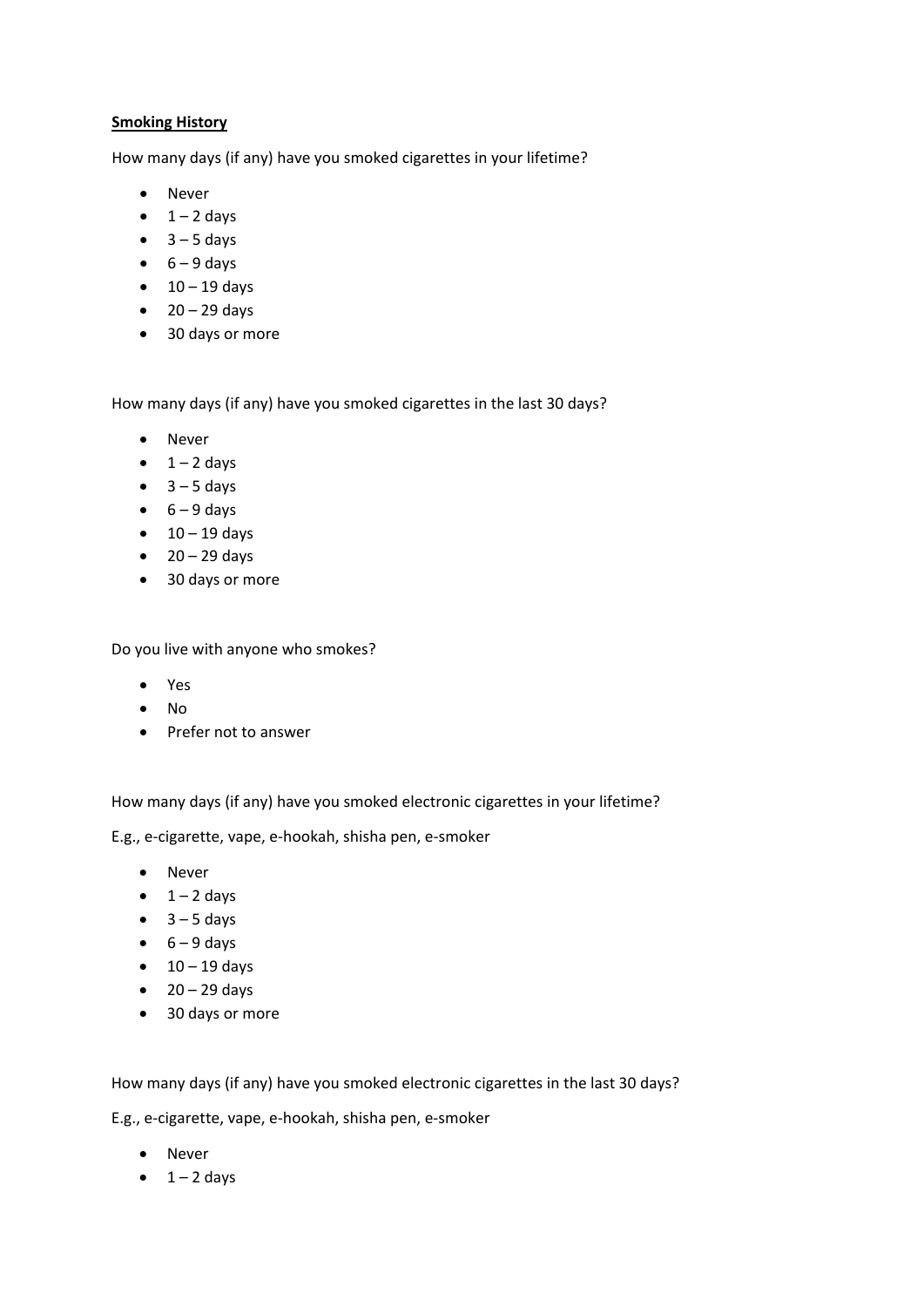- $\bullet$  3 5 days
- $\bullet$  6 9 days
- $\bullet$  10 19 days
- $\bullet$  20 29 days
- 30 days

What were your reasons for using electronic cigarettes/vaping devices?

Please select all that apply

- To help me quit smoking
- To help me cut down on the number of cigarettes I smoke
- To help me with cravings in situations where I cannot smoke (e.g., travel, indoors)
- Pleasure
- Curiosity
- Friends use them
- To help maintain/lose weight
- I like the flavours
- To perform tricks
- Other reason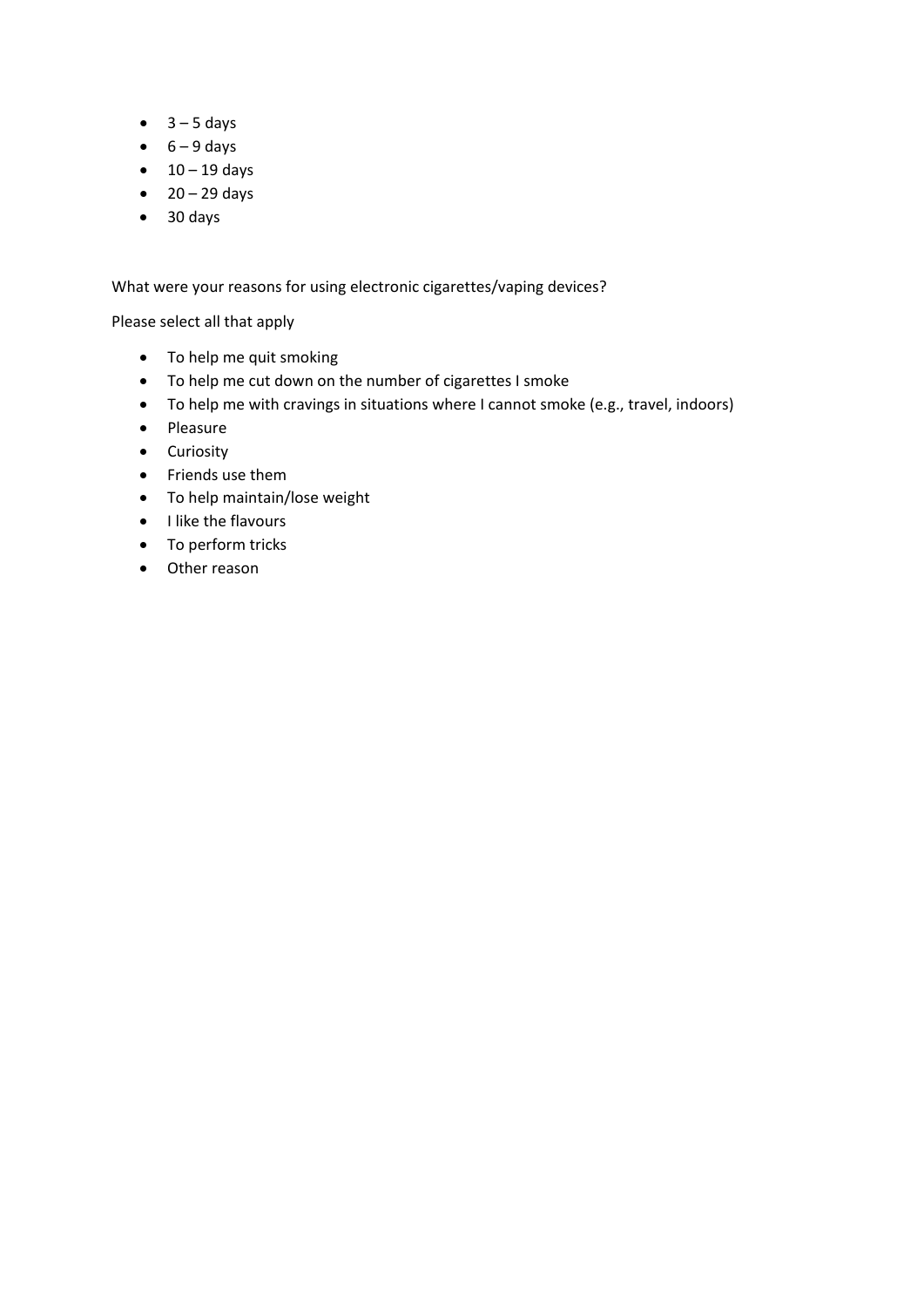### **Alcohol Consumption**

Have you ever drunk alcohol?

Answer yes, even if you have only drunk a small amount.

- Yes
- No
- Prefer not to answer

At present, how often do you drink anything alcoholic, such as beer, wine or spirits?

Try to include even those times when you only drink a small amount?

How often do you drink beer, larger, cider or "alcopops"?

- Every day
- Every week
- Every month
- Rarely
- Never

How often do you drink wine, sparkling wine, or champagne?

- Every day
- Every week
- Every month
- Rarely
- Never

How often do you drink spirits (like whisky, vodka)?

- Every day
- Every week
- Every month
- Rarely
- Never

How often do you drink fortified (strong) wine (like sherry, martini, port, Buckfast, MD 20/20)?

- Every day
- Every week
- Every month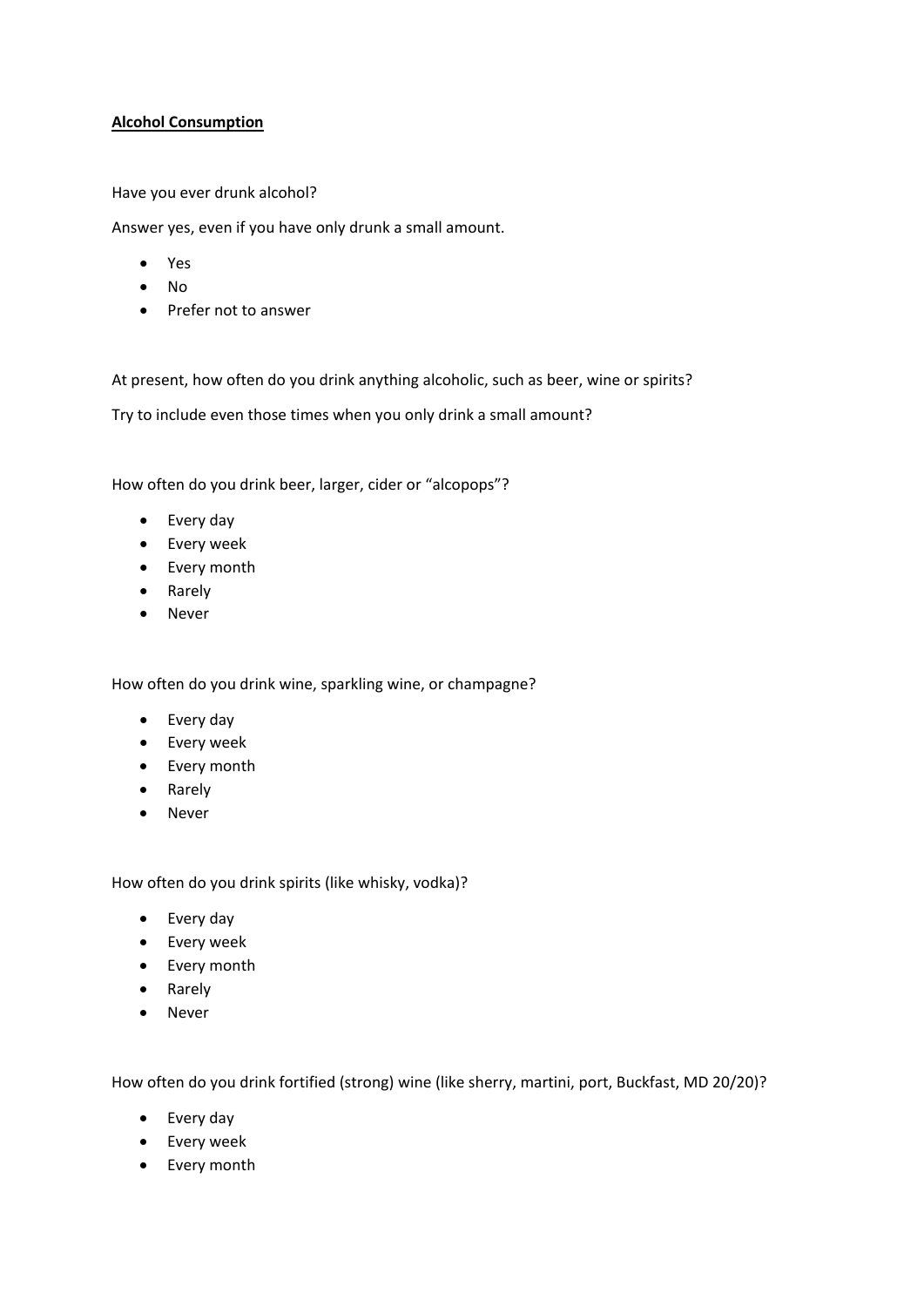- Rarely
- Never

How often do you drink alcoholic energy drinks (like Dragon Soop)?

- Every day
- Every week
- Every month
- Rarely
- Never

How often do you drink any other drink that contains alcohol?

- Every day
- Every week
- Every month
- Rarely
- Never

Across your lifetime, have you ever had so much alcohol that you were really drunk?

- No, never
- Yes, once
- Yes,  $2 3$  times
- Yes,  $4 10$  times
- Yes, more than 10 times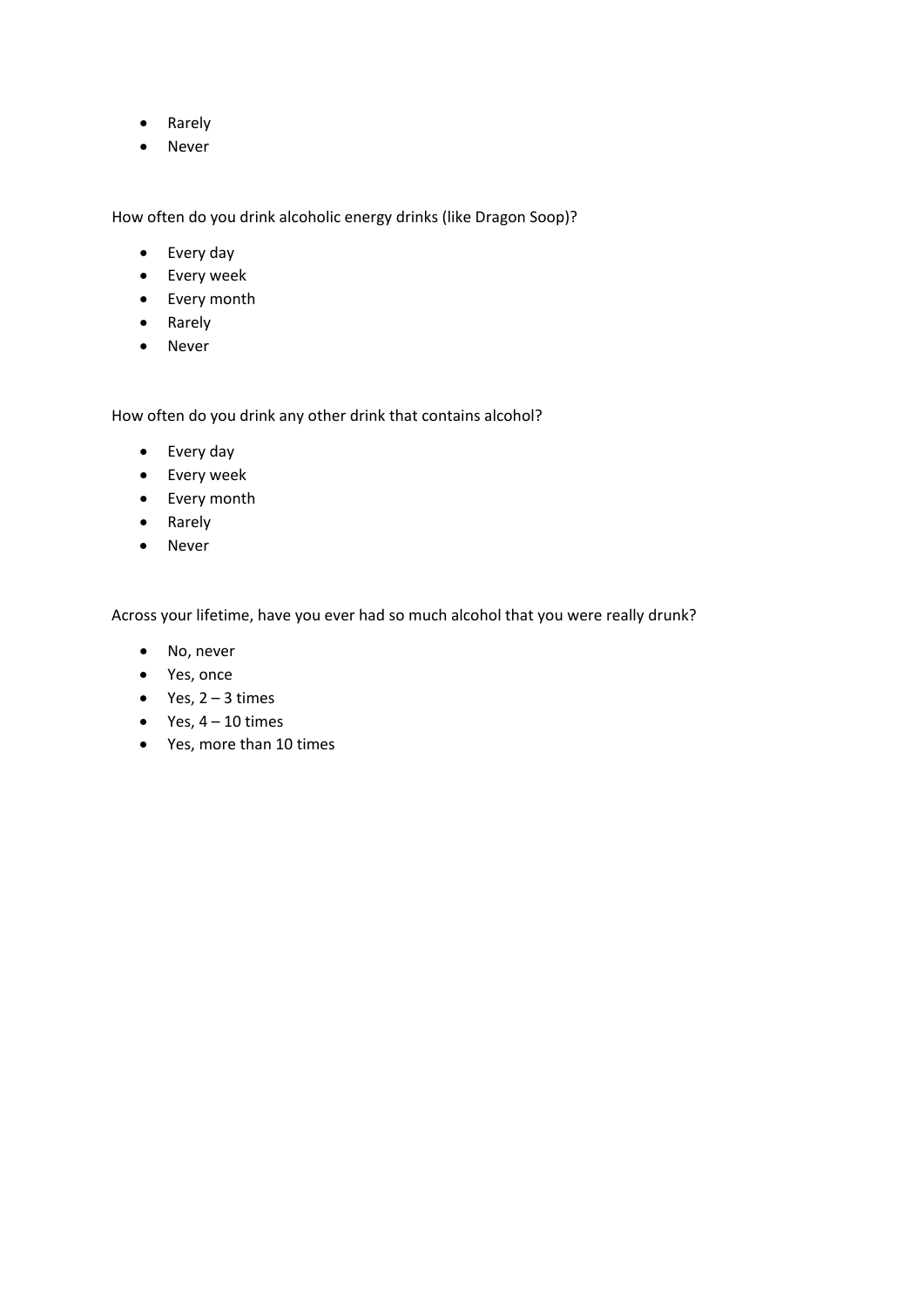# **Sleep**

We are going to ask you about how well you sleep.

During the past month, how would you rate your sleep quality overall?

- Very good
- Fairly good
- Fairly bad
- Very bad

Using the statements below, please indicate how often the following things have happened during the past month.

When it's time to go to bed, I want to stay up and do other things

- Never
- Once in a while
- Sometimes
- Quite often
- Frequently, but not always
- Always

In general, I am ready for bed at bedtime

- Never
- Once in a while
- Sometimes
- Quite often
- Frequently, but not always
- Always

In general, I try to "put off" or delay going to bed

- Never
- Once in a while
- Sometimes
- Quite often
- Frequently, but not always
- Always

When it's time to go to sleep, I have trouble settling down

• Never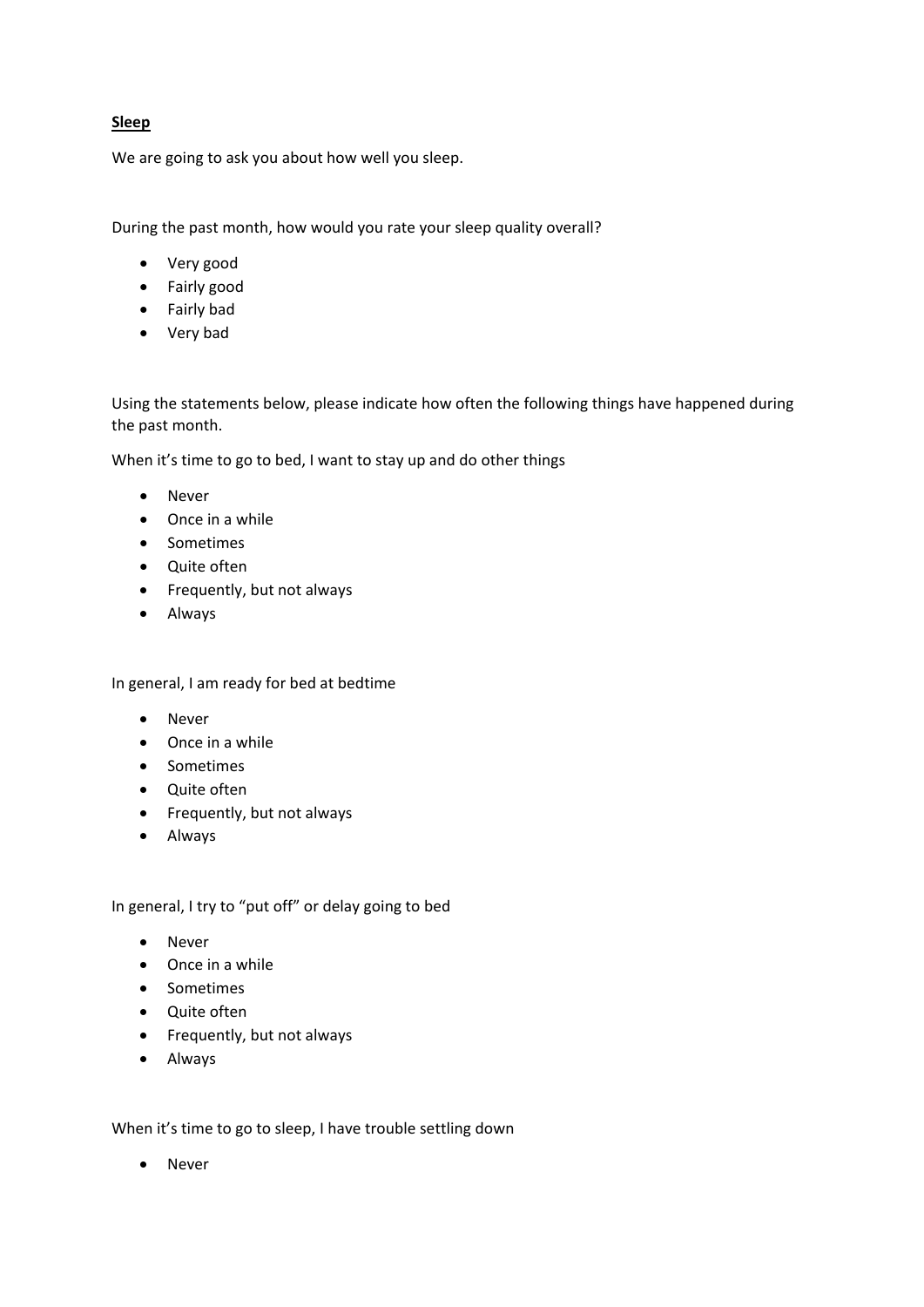- Once in a while
- Sometimes
- Quite often
- Frequently, but not always
- Always

In general, I need help getting to sleep (for example, I need to listen to music, watch TV, read a book or take medication)

- Never
- Once in a while
- Sometimes
- Quite often
- Frequently, but not always
- Always

After waking up during the night, I have trouble going back to sleep

- Never
- Once in a while
- Sometimes
- Quite often
- Frequently, but not always
- Always

After waking up during the night, I have trouble getting comfortable

- Never
- Once in a while
- Sometimes
- Quite often
- Frequently, but not always
- Always

After waking up during the night, I need help to go back to sleep (for example, I need to watch TV or read)

- Never
- Once in a while
- Sometimes
- Quite often
- Frequently, but not always
- Always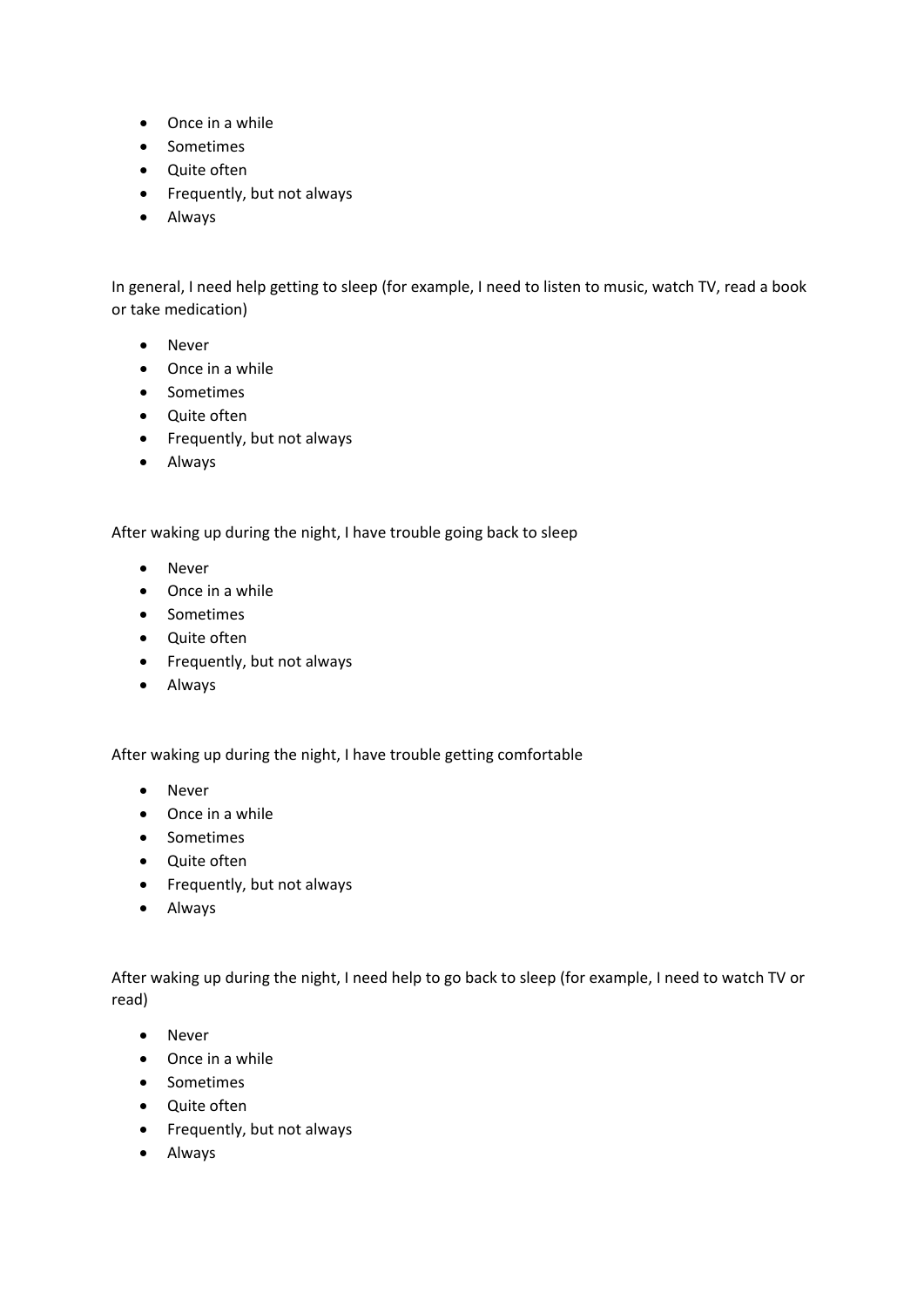In the morning, I wake up and feel ready to get up for the day

- Never
- Once in a while
- Sometimes
- Quite often
- Frequently, but not always
- Always

In the morning, I wake up feeling rested and alert

- Never
- Once in a while
- Sometimes
- Quite often
- Frequently, but not always
- Always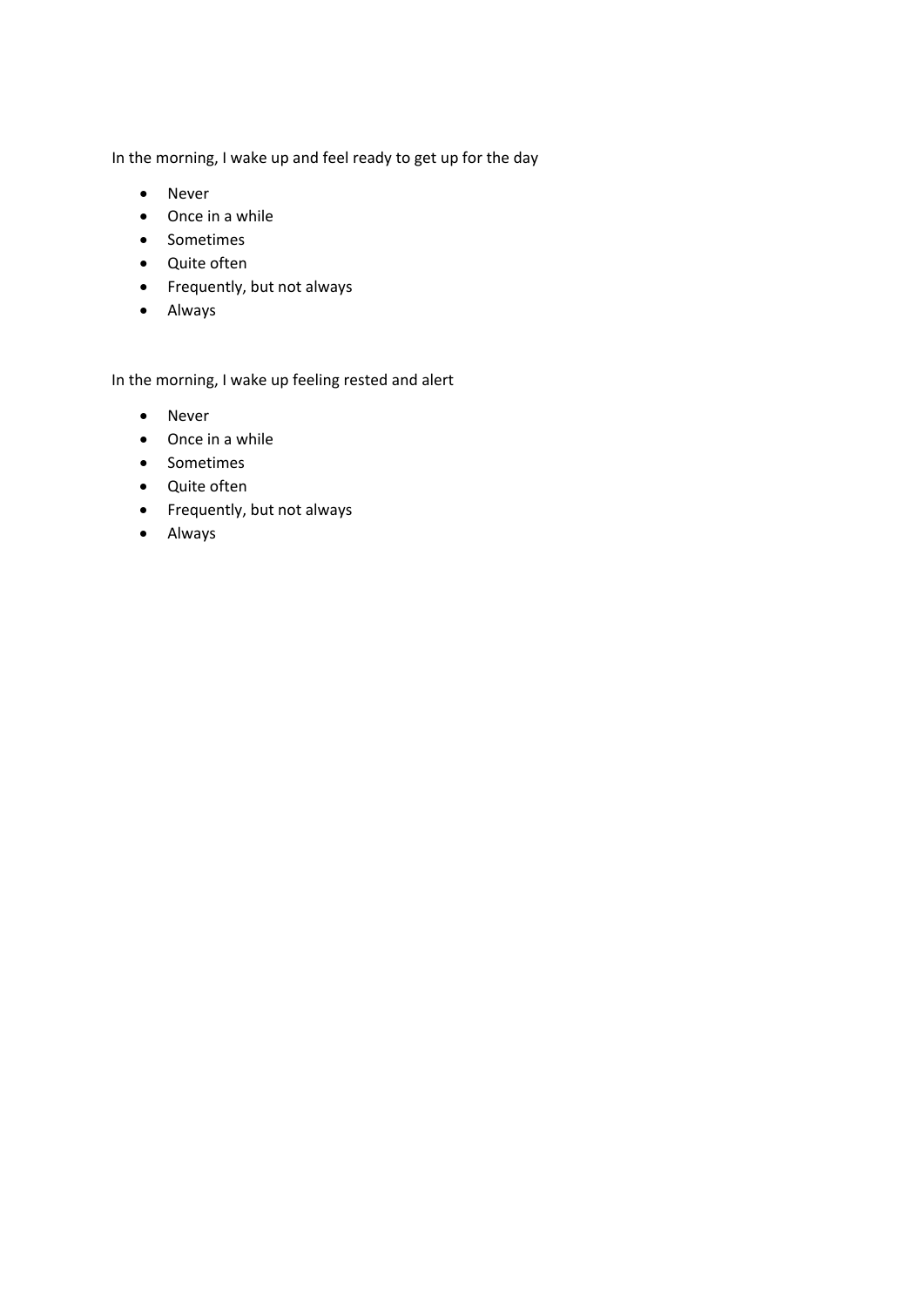# **Physical activity**

Physical activity is any activity that increases your heart rate and makes you get out of breath some of the time. Physical activities can be done in sports, school activities, playing with friends, or walking to school. Some examples of physical activity are running, walking quickly, cycling, dancing, skateboarding, swimming, football and gymnastics.

Over the past 7 days, on how many days were you physically active for a total of at least 60 minutes per day?

- 0 days
- 1 day
- 2 days
- 3 days
- 4 days
- 5 days
- 6 days
- 7 days

Outside of school hours, how often do you usually exercise in your free time so much that you get out of breath or sweat?

- Every day
- 4 to 6 times a week
- 2 to 3 times a week
- Once a week
- Once a month
- Less than one a month
- Never

Compared with other people your age, are you:

- Much more active
- More active
- Similar
- Less active
- Much less active

How do you normally travel to school?

Please only tell us how you get to school most days.

If you normally do more than one of these to get to school (e.g., if you walk and then get the bus), you can select more than one.

• Walk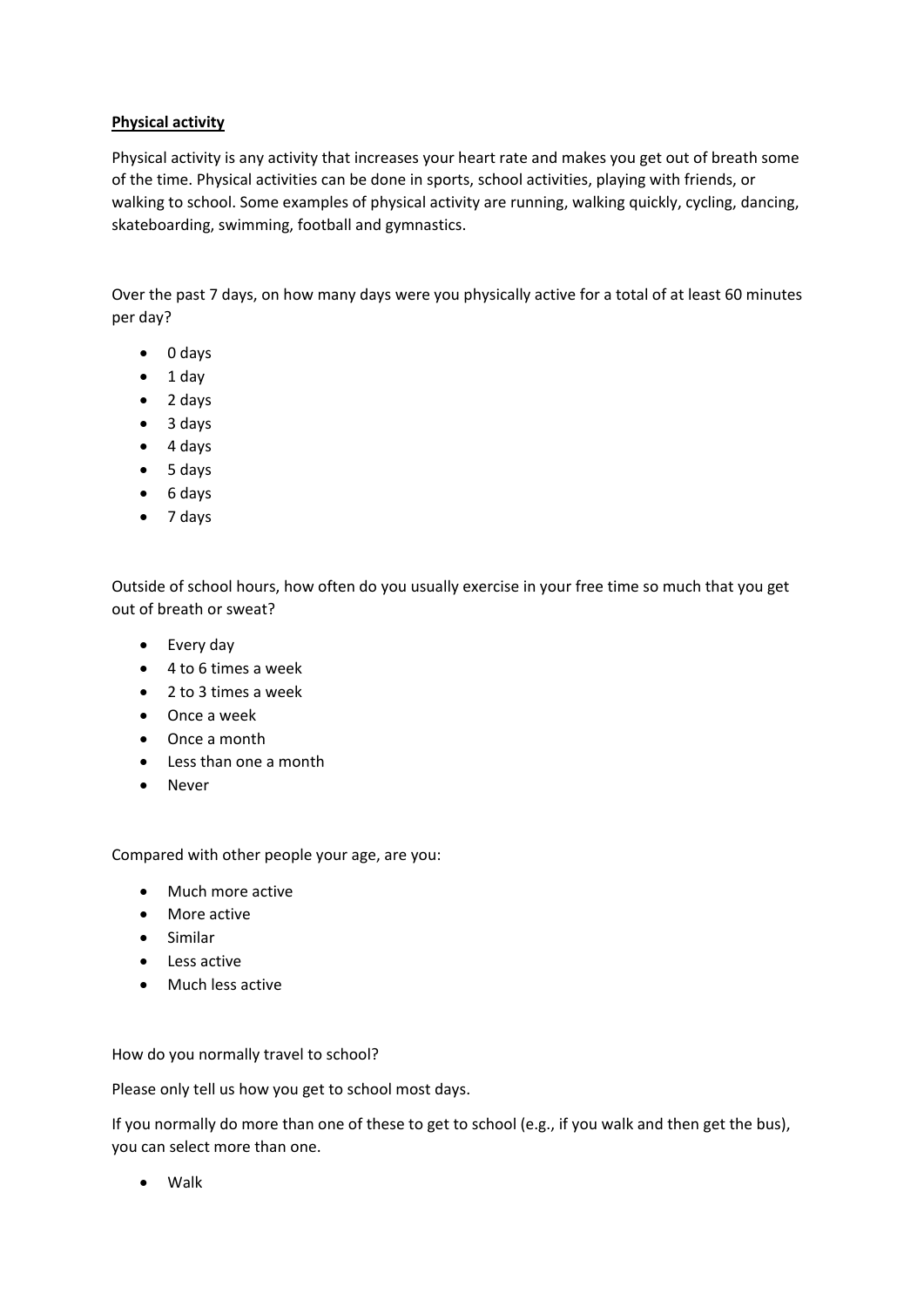- Cycle
- Scooter/Skate
- Driven
- Bus/public transport
- Taxi
- Other
- Doesn't apply to me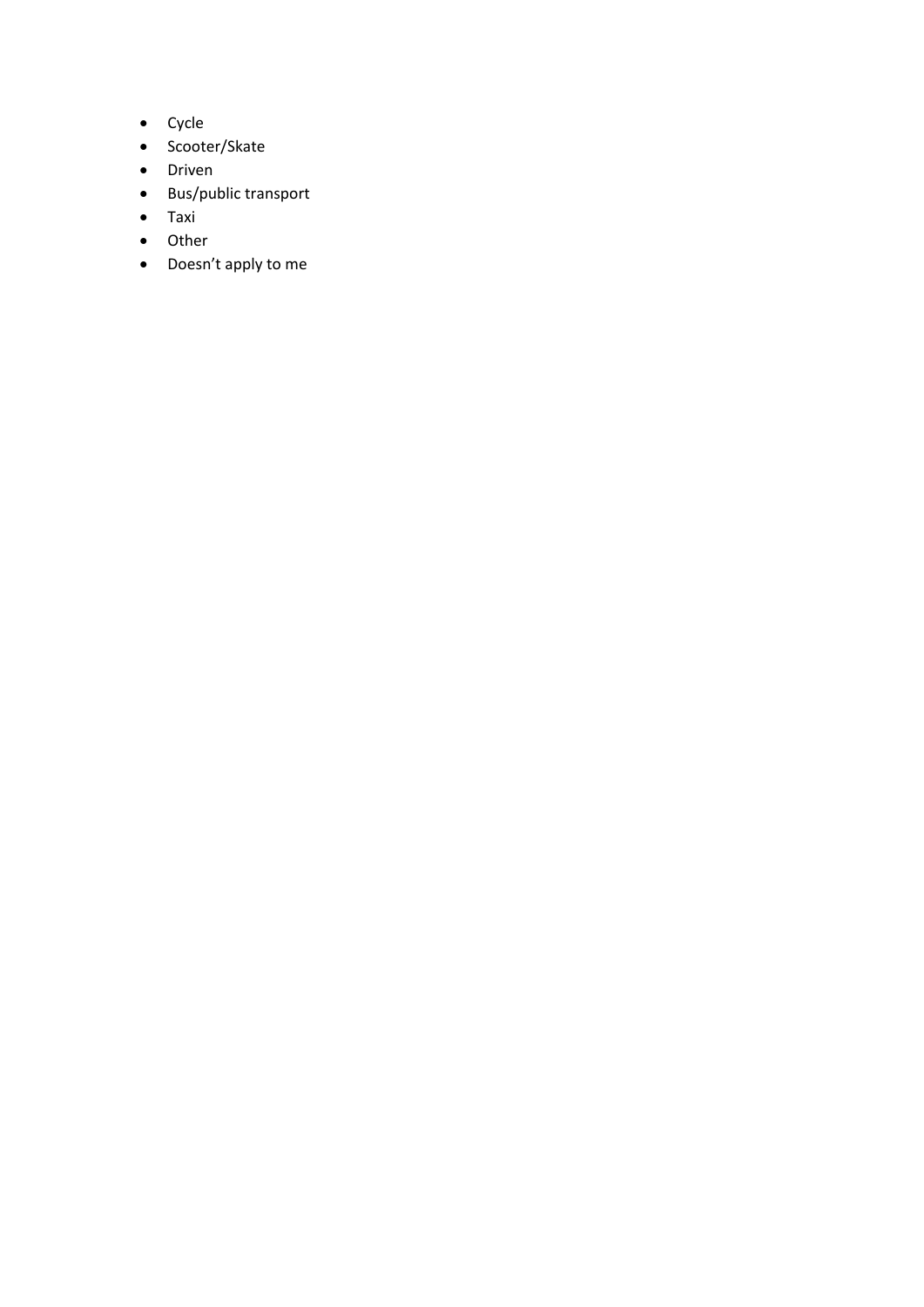### **Your Health**

We are now going to ask you how you feel about your weight.

If you come to a question you don't want to answer, that's OK. You can select "prefer not to answer" and move on to the next one.

Which of these do you think you are?

- Underweight
- About the right weight
- Slightly overweight
- Very overweight
- Prefer not to answer

Have you ever exercised to lose weight or to avoid gaining weight?

- Yes
- No
- Prefer not to answer

Have you ever eaten less food, fewer calories, or foods low in fat to lose weight or to avoid gaining weight?

- Yes
- No
- Prefer not to answer

Which of the following are you trying to do about your weight?

- Lose weight
- Gain weight
- Stay the same weight
- I am not trying to do anything about my weight
- Prefer not to answer

How do you feel about the way you look?

- Very happy
- Fairly happy
- Not very happy
- Not at all happy
- I don't care/looks aren't important to me
- Prefer not to answer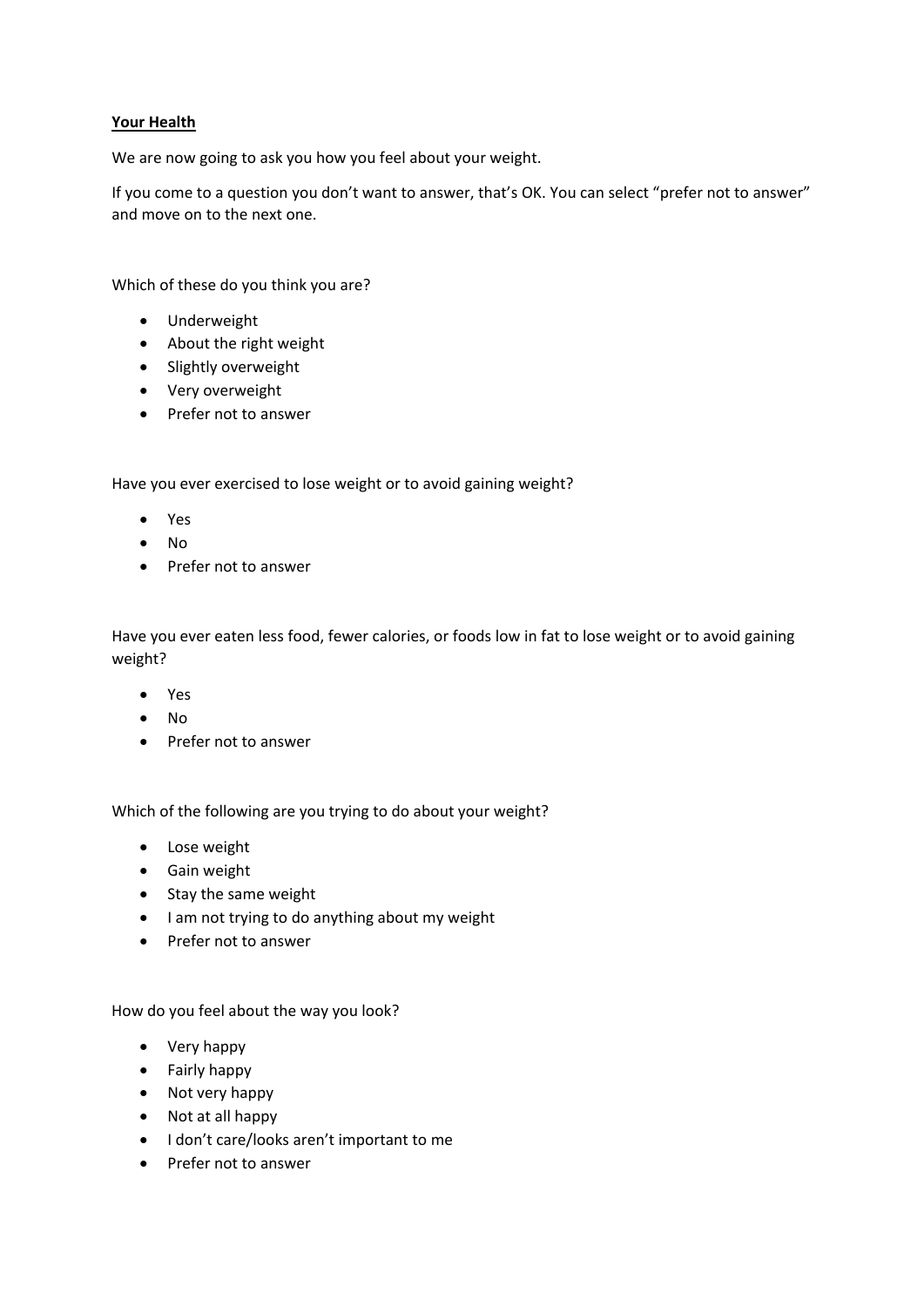### **Your body**

The next questions are about changes that may be happening to your body. These changes normally happen to different young people at different ages.

If you do not understand a question or do not know the answer, just select "Don't know".

If there's a question you don't want to answer, that's OK. You can select "prefer not to answer" and move on to the next one.

First we'd like to ask you about your growth spurt. By "growth spurt" we mean a rapid increase in your height. Most children have a growth spurt as they approach and during their teens.

How would you describe your growth spurt? Would you say that your growth spurt:

- has not yet begun
- has barely started
- has definitely started
- seems completed
- Prefer not to answer
- Don't know

How about the growth of your body hair? Would you say that your body hair:

"Body hair" means hairs any place other than your head, such as under your arms.

- has not yet begun to grow
- has barely started to grow
- has definitely started to grow
- seems completed
- Prefer not to answer
- Don't know

How about any changes to your skin such as spots? Would you say that your skin:

- has not yet started changing
- has barely started changing
- has definitely started changing
- seems completed
- Prefer not to answer
- Don't know

How about your voice getting deeper? Would you say your voice:

- has not yet started changing
- has barely started changing
- has definitely started changing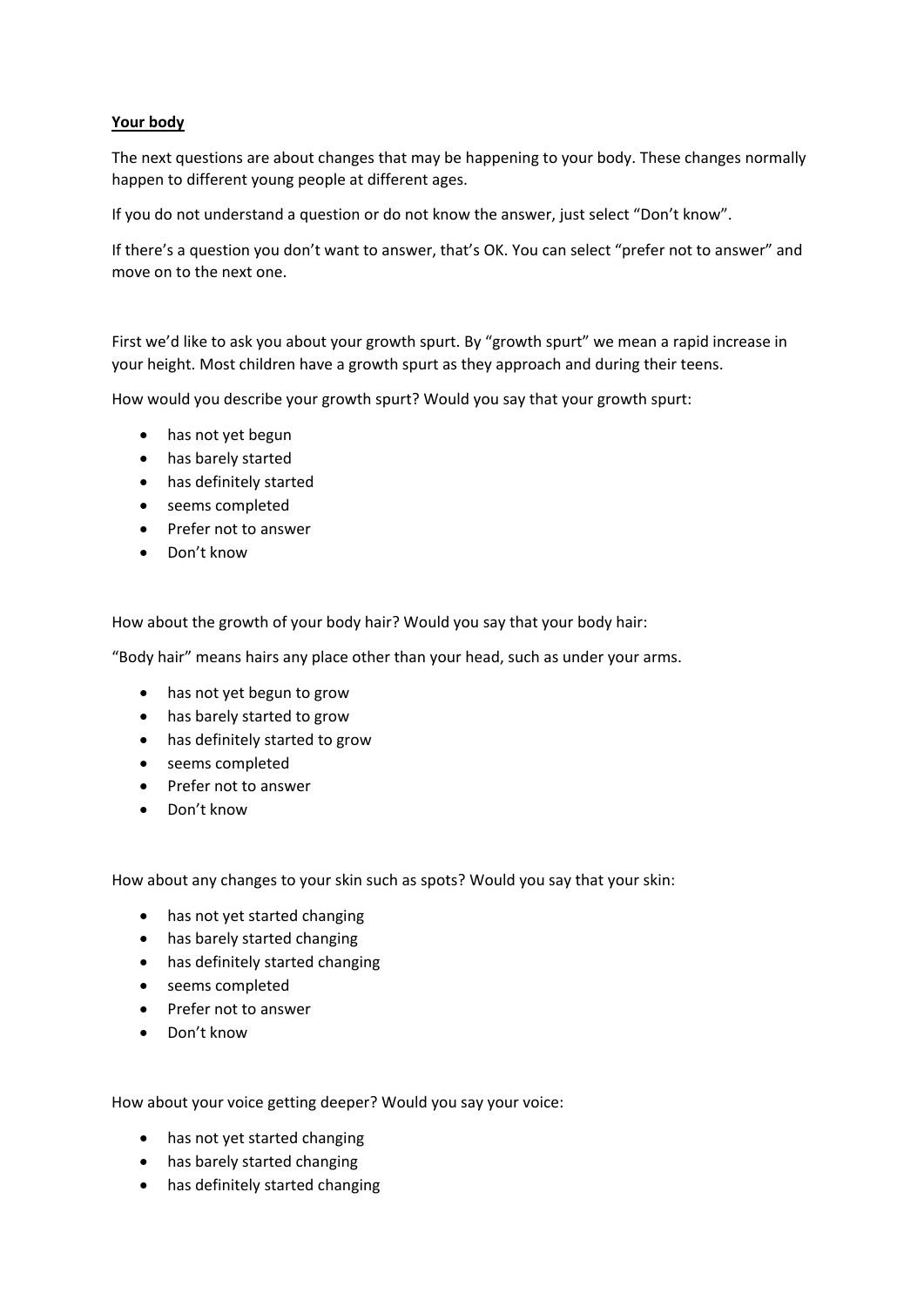- seems completed
- Prefer not to answer
- Don't know

How about the growth of your facial hair? Would you say your facial hair:

By "facial hair" we mean hair on your face, such as on your top lip or chin.

- has not yet started growing
- has barely started growing
- has definitely started growing
- seems completed
- Prefer not to answer
- Don't know

How about the growth of your breasts? Would you say your breasts:

- have not yet started growing
- have barely started growing
- have definitely started growing
- seems completed
- Prefer not to answer
- Don't know

#### Have you started your periods?

- Yes
- No
- Prefer not to answer
- Don't know

How old were you when you had your first period?

- Age 5
- Age 6
- Age 7
- Age 8
- Age 9
- Age 10
- Age 11
- $\bullet$  Age 12
- $\bullet$  Age 13
- Age 14
- Age 15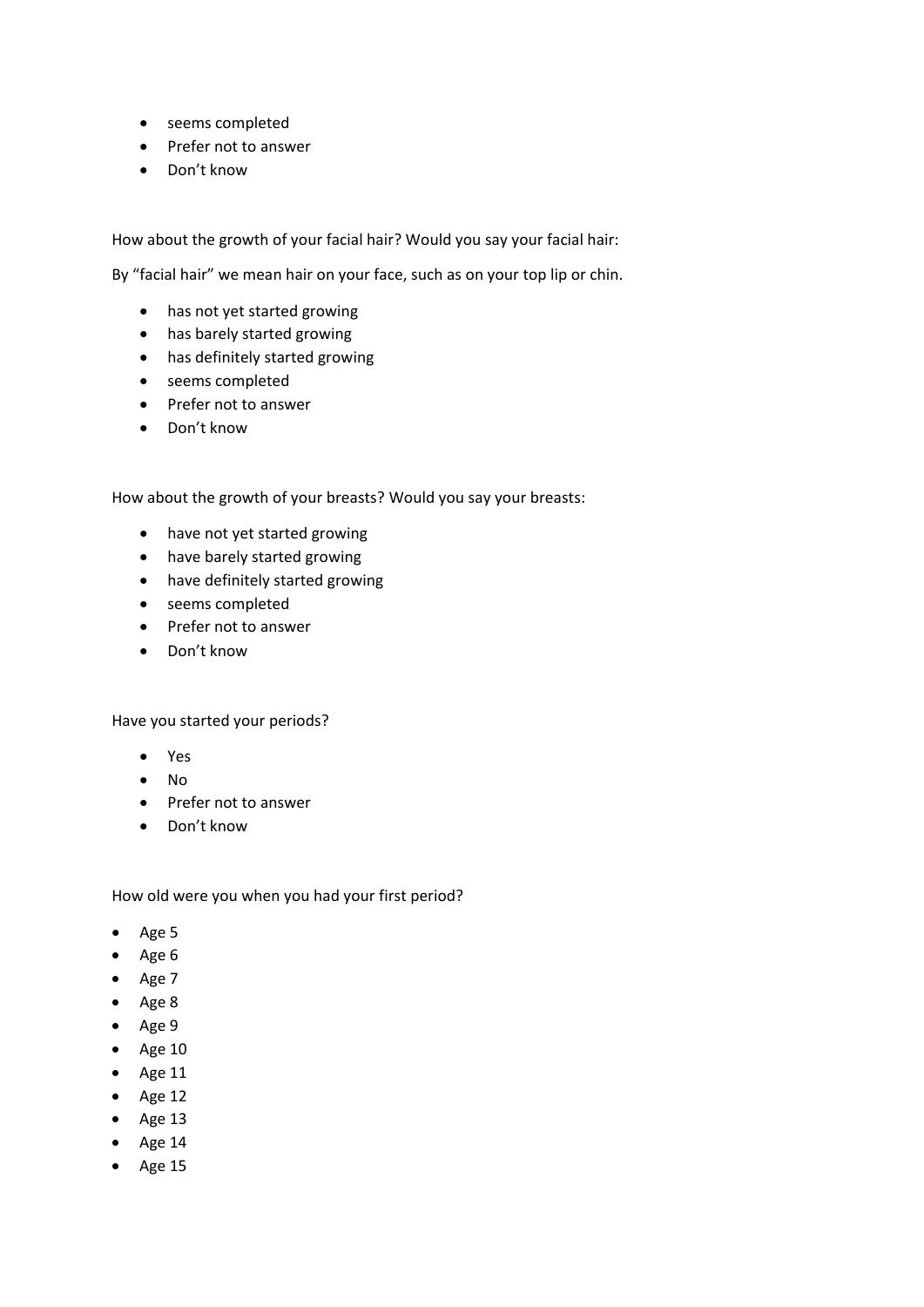- Prefer not to answer
- Don't know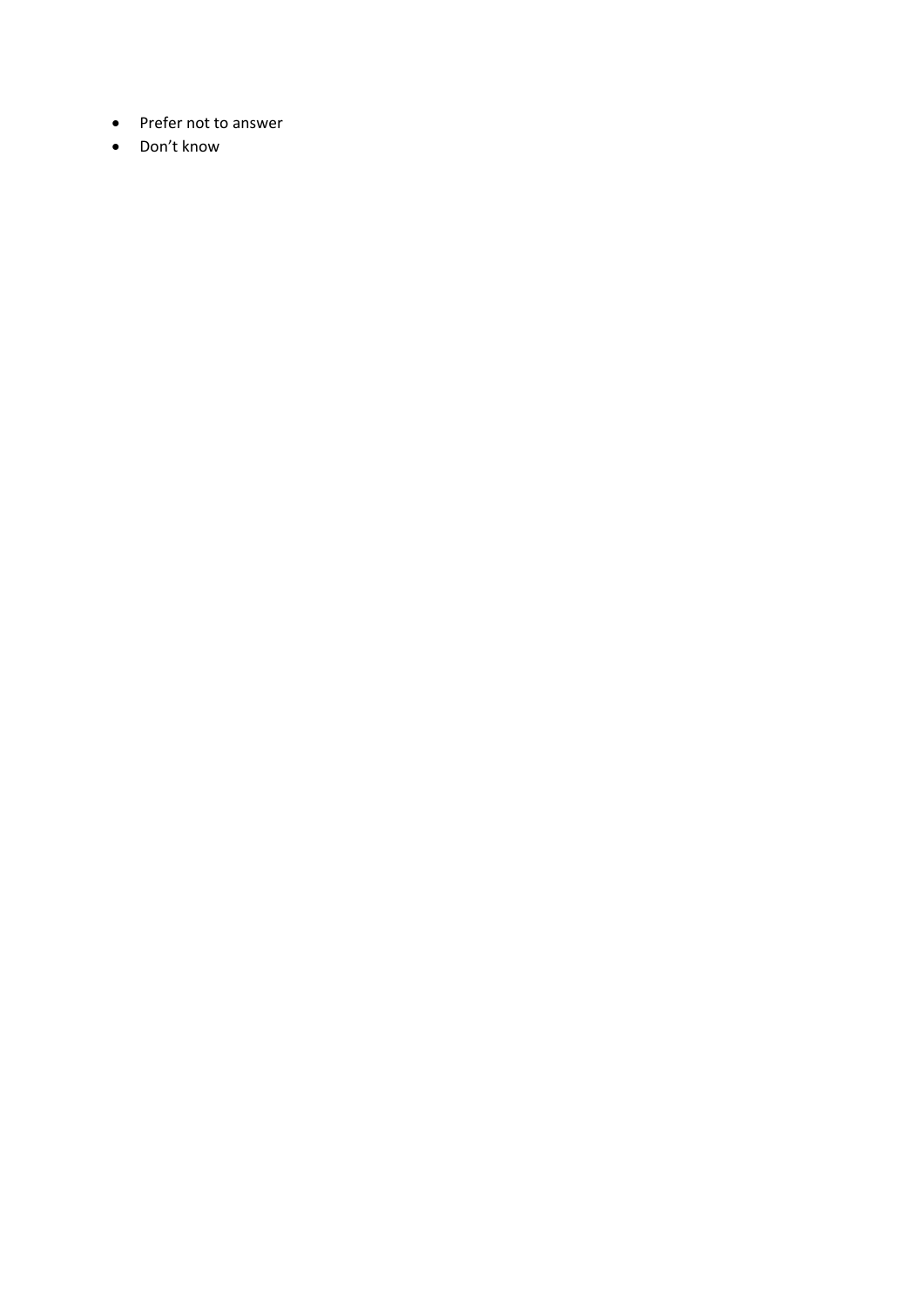#### **Wellbeing**

We are now going to ask you about how you have been feeling recently.

Please indicate for each of the five statements which is closest to how you have been feeling over the last two weeks.

I have felt cheerful and in good spirits

- All of the time
- Most of the time
- More than half of the time
- Less than half of the time
- Some of the time
- At no time

I have felt calm and relaxed

- All of the time
- Most of the time
- More than half of the time
- Less than half of the time
- Some of the time
- At no time

I have felt active and vigorous

- All of the time
- Most of the time
- More than half of the time
- Less than half of the time
- Some of the time
- At no time

I woke up feeling fresh and rested

- All of the time
- Most of the time
- More than half of the time
- Less than half of the time
- Some of the time
- At no time

My daily life has been filled with things that interest me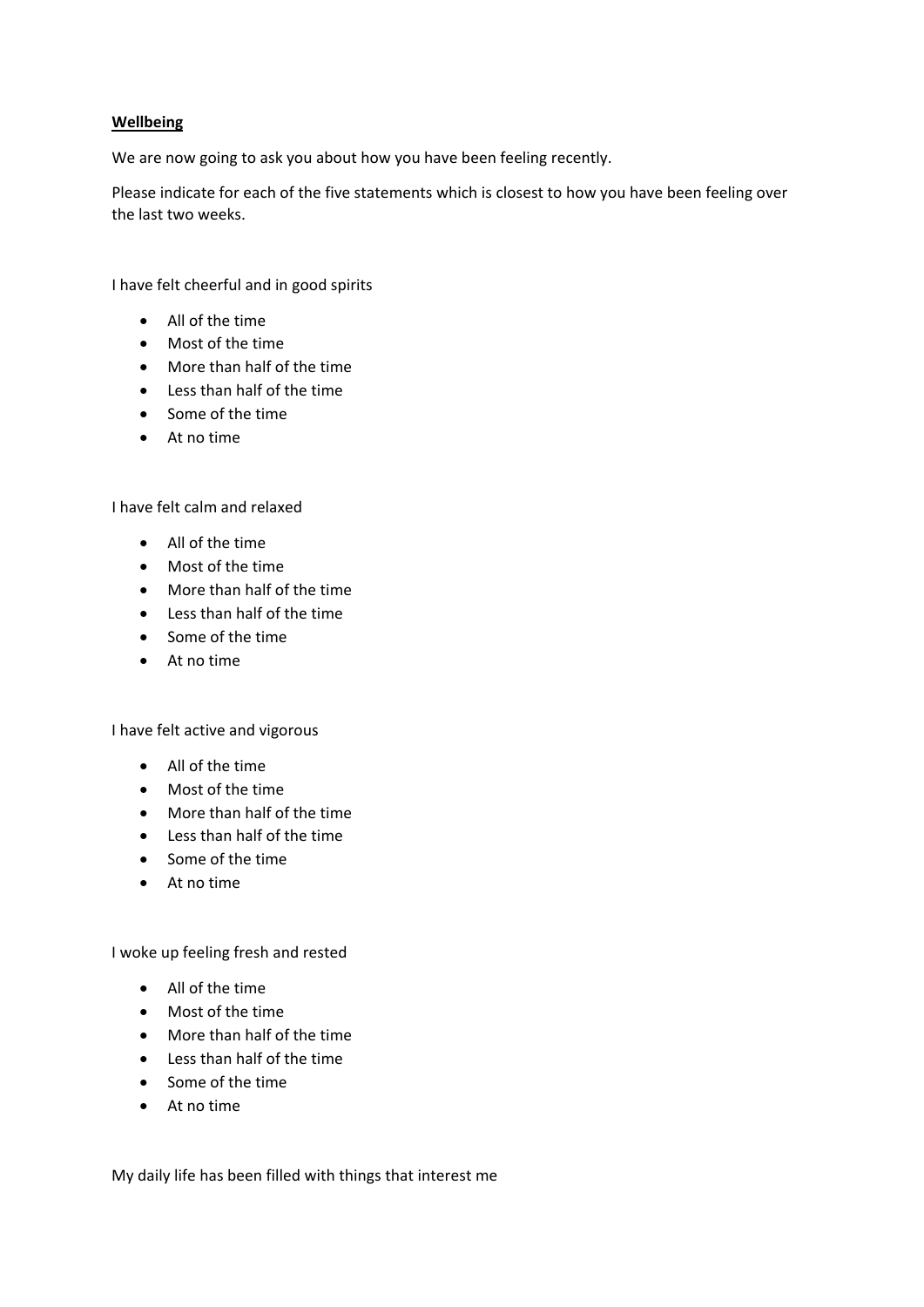- All of the time
- Most of the time
- More than half of the time
- Less than half of the time
- Some of the time
- At no time

How often have you felt lonely during the past week?

- None or almost none of the time
- Some of the time
- Most of the time
- All or almost all of the time

How often do other children hurt you or pick on you on purpose?

- Most days
- About once a week
- About once a month
- Every few months
- Less often
- Never

How often do you hurt or pick on other children on purpose?

- Most days
- About once a week
- About once a month
- Every few months
- Less often
- Never

This next question use a scale from 0 to 10. On this scale 0 means 'very unhappy', 5 means 'not happy or unhappy', and 10 means 'very happy'.

- How happy are you with your life as a whole?
- 0 very unhappy
- 1
- 2
- 3
- 4
- 5 not happy or unhappy
- 6
- 7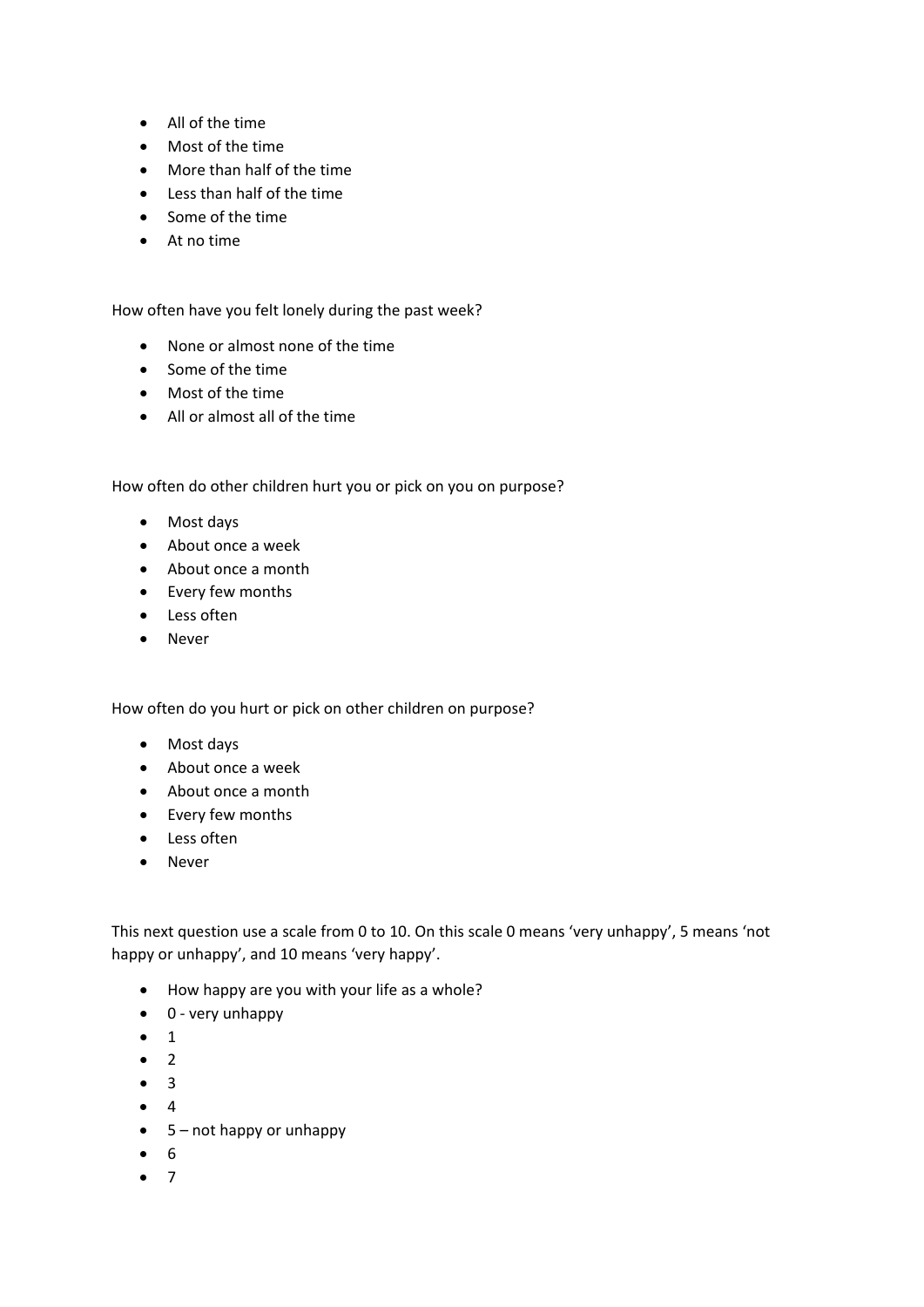- 8
- 9
- $\bullet$  10 very happy
- Prefer not to say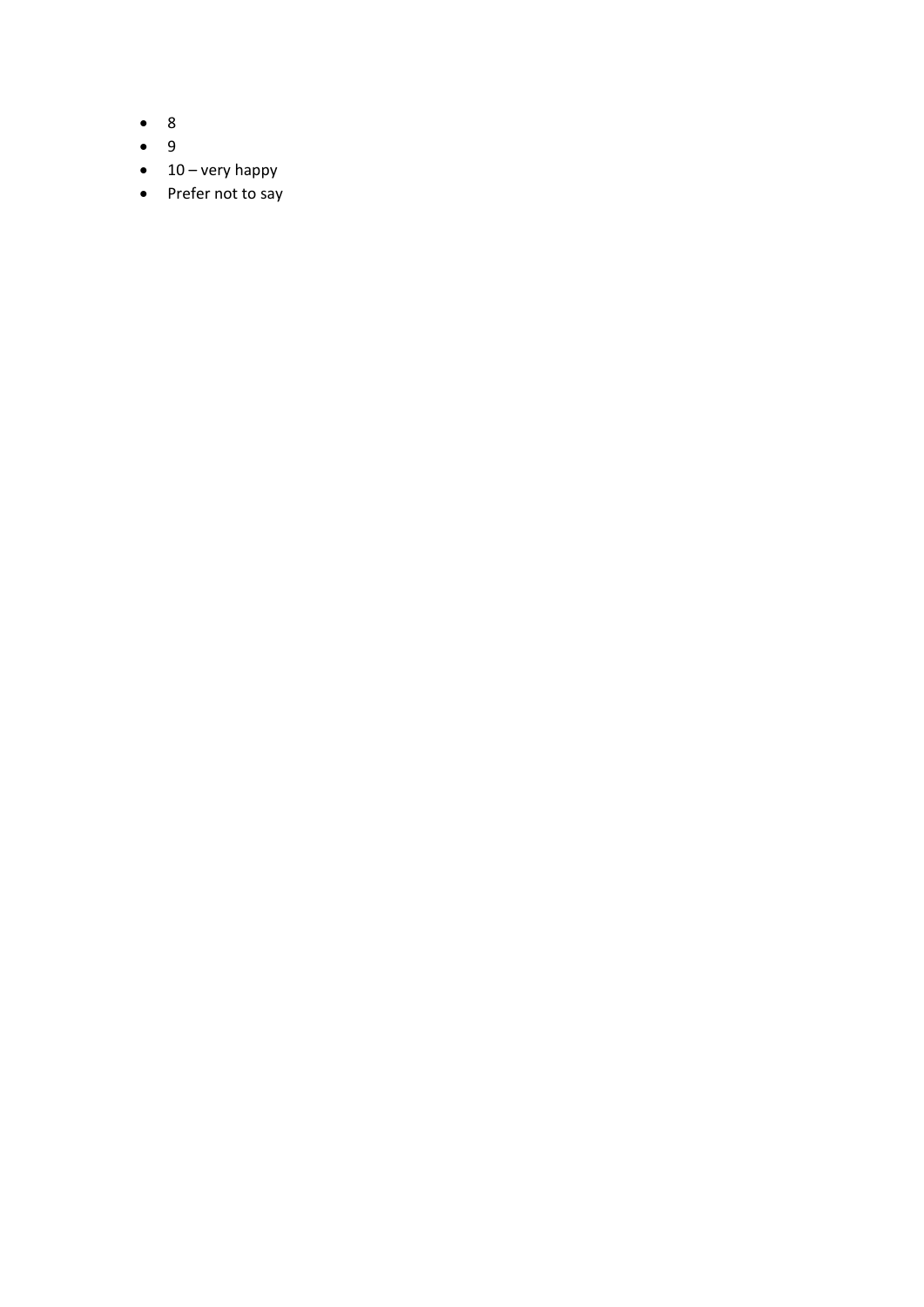# **Emotions**

Below are a number of statements. Please read each statement, and then circle the choice that seems most true for you. Some of the statements may seem the same but they are different in important ways, so be sure to read carefully.

When I want to feel happier, I think about something different.

- Strongly Disagree
- Disagree
- Half and half
- Agree
- Strongly Agree

I keep my feelings to myself

- Strongly Disagree
- Disagree
- Half and half
- Agree
- Strongly Agree

When I want to feel less bad (e.g., sad, angry, or worried), I think about something different.

- Strongly Disagree
- Disagree
- Half and half
- Agree
- Strongly Agree

When I am feeling happy, I am careful not to show it.

- Strongly Disagree
- Disagree
- Half and half
- Agree
- Strongly Agree

When I'm worried about something, I make myself think about it in a way that helps me feel better.

- Strongly Disagree
- Disagree
- Half and half
- Agree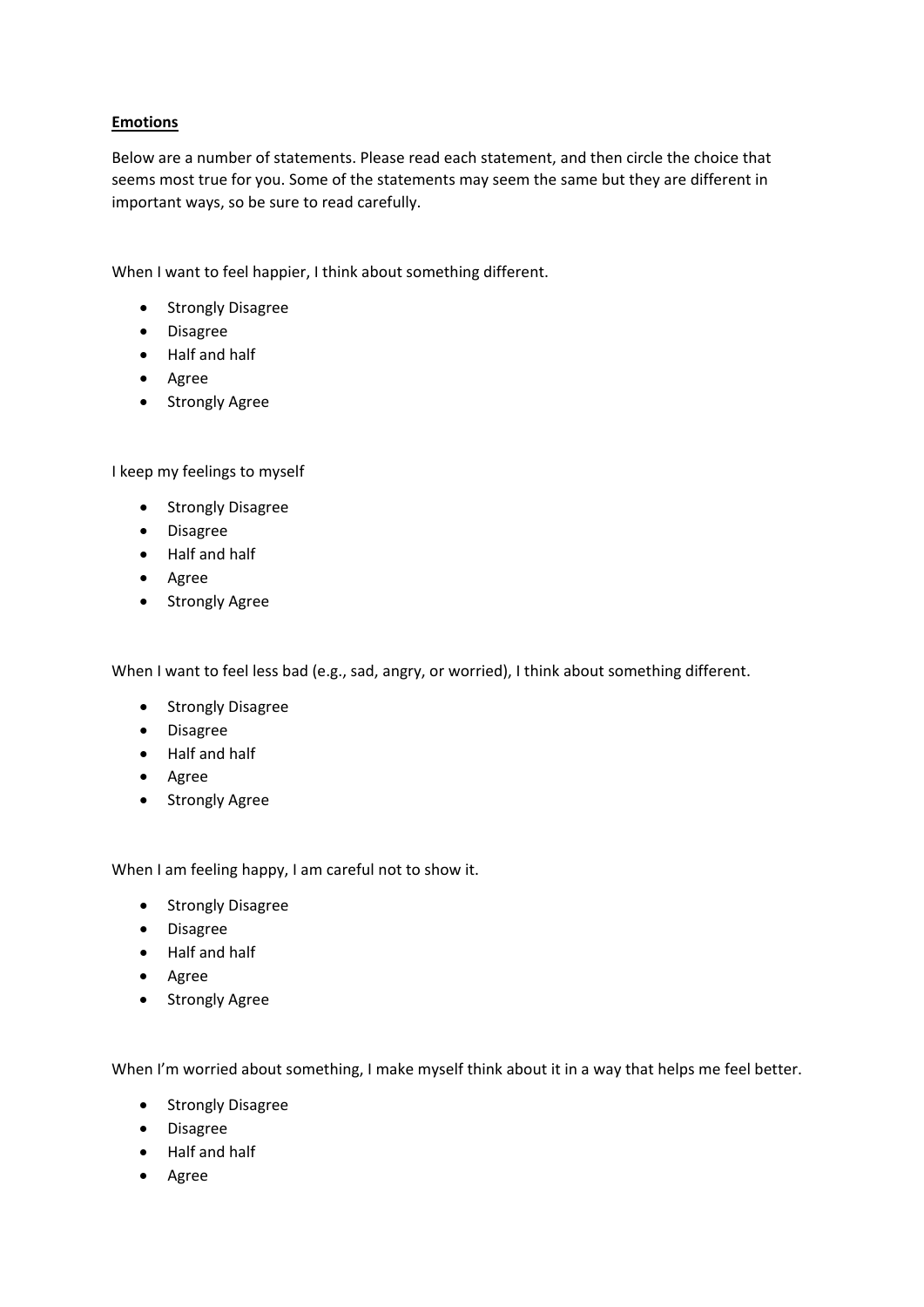• Strongly Agree

I control my feelings by not showing them.

- Strongly Disagree
- Disagree
- Half and half
- Agree
- Strongly Agree

When I want to feel happier about something, I change the way I'm thinking about it.

- Strongly Disagree
- Disagree
- Half and half
- Agree
- Strongly Agree

I control my feelings about things by changing the way I think about them.

- Strongly Disagree
- Disagree
- Half and half
- Agree
- Strongly Agree

When I'm feeling bad (e.g., sad, angry, or worried), I'm careful not to show it.

- Strongly Disagree
- Disagree
- Half and half
- Agree
- Strongly Agree

When I want to feel less bad (e.g., sad, angry, or worried) about something, I change the way I'm thinking about it.

- Strongly Disagree
- Disagree
- Half and half
- Agree
- Strongly Agree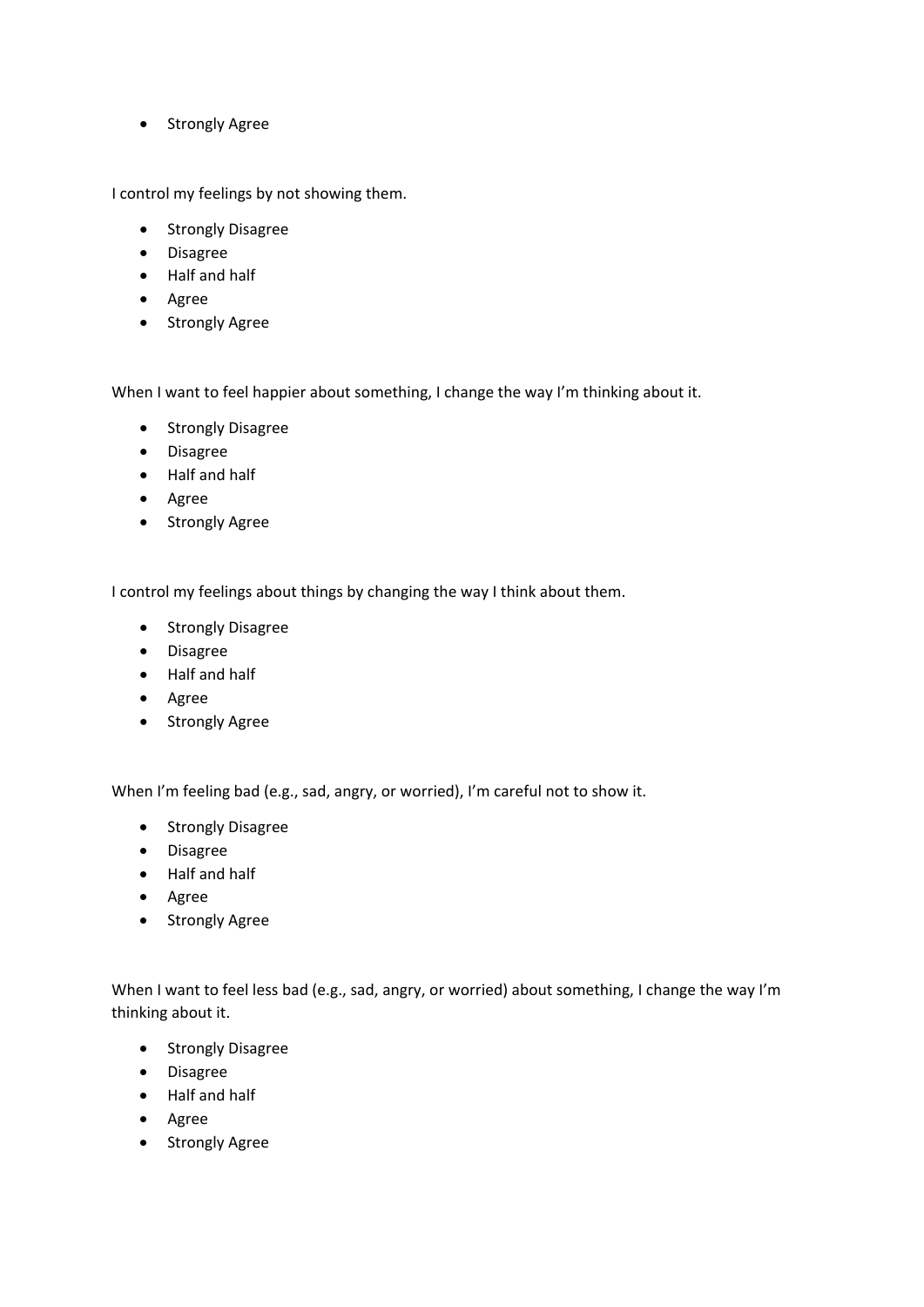# **School**

What type of school do you go to?

- Public state school
- Independent/Private school
- Special school (public)
- Special school (private)
- Boarding school (as a boarder)
- Home school
- Don't know

Which year are you in at school?

- P7
- $S1$
- $S2$
- $S3$
- S4
- $•$  S5
- S6
- Don't know
- Doesn't apply to me

How do you feel about school at present?

- I like it a lot
- I like it a bit
- I don't like it very much
- I don't like it at all

How pressured (stressed) do you feel by the schoolwork you have to do?

- Not at all
- A little
- Some
- A lot

How often does anyone at home make sure you do your homework?

- Always
- Usually
- Sometimes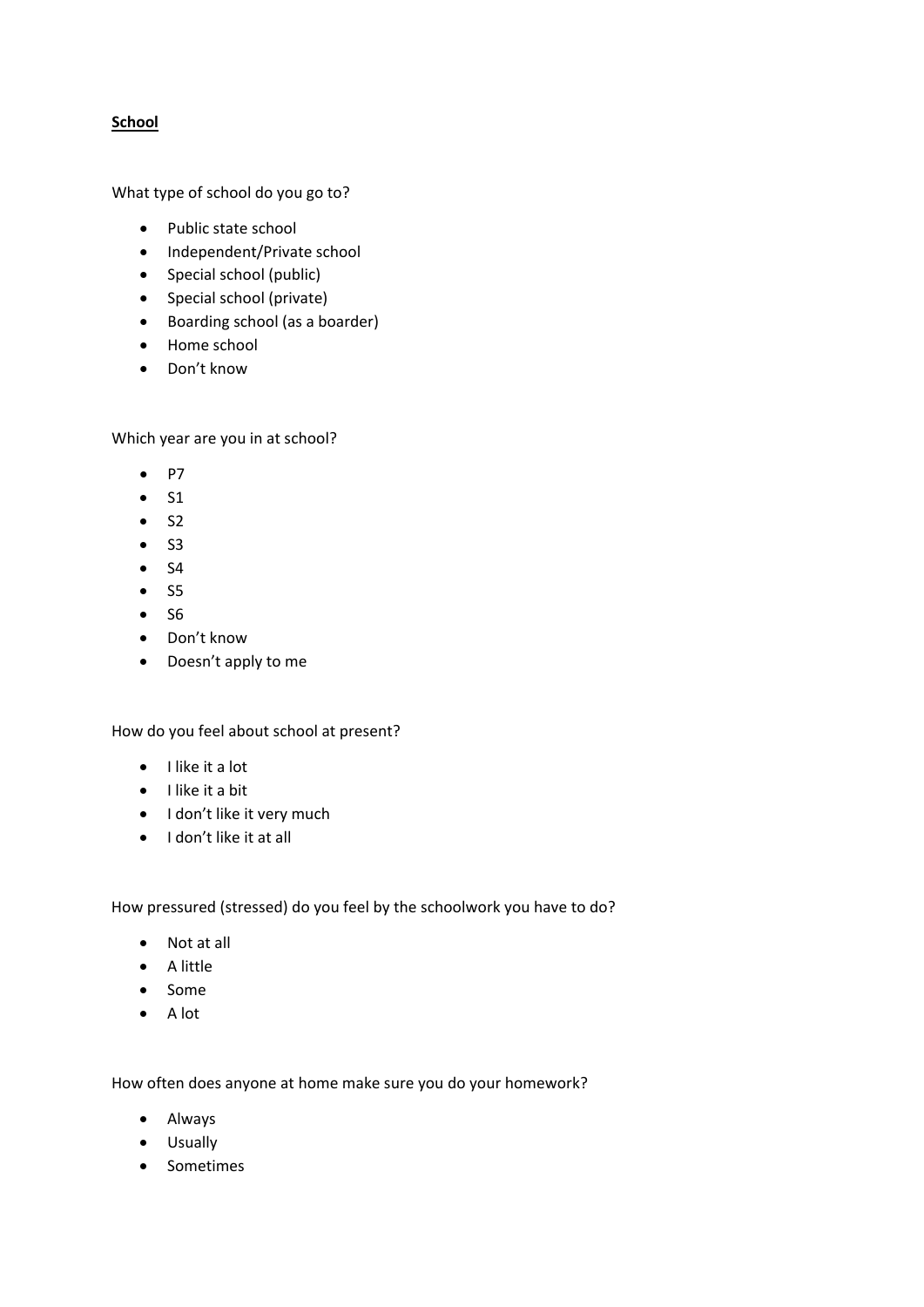• Never or almost never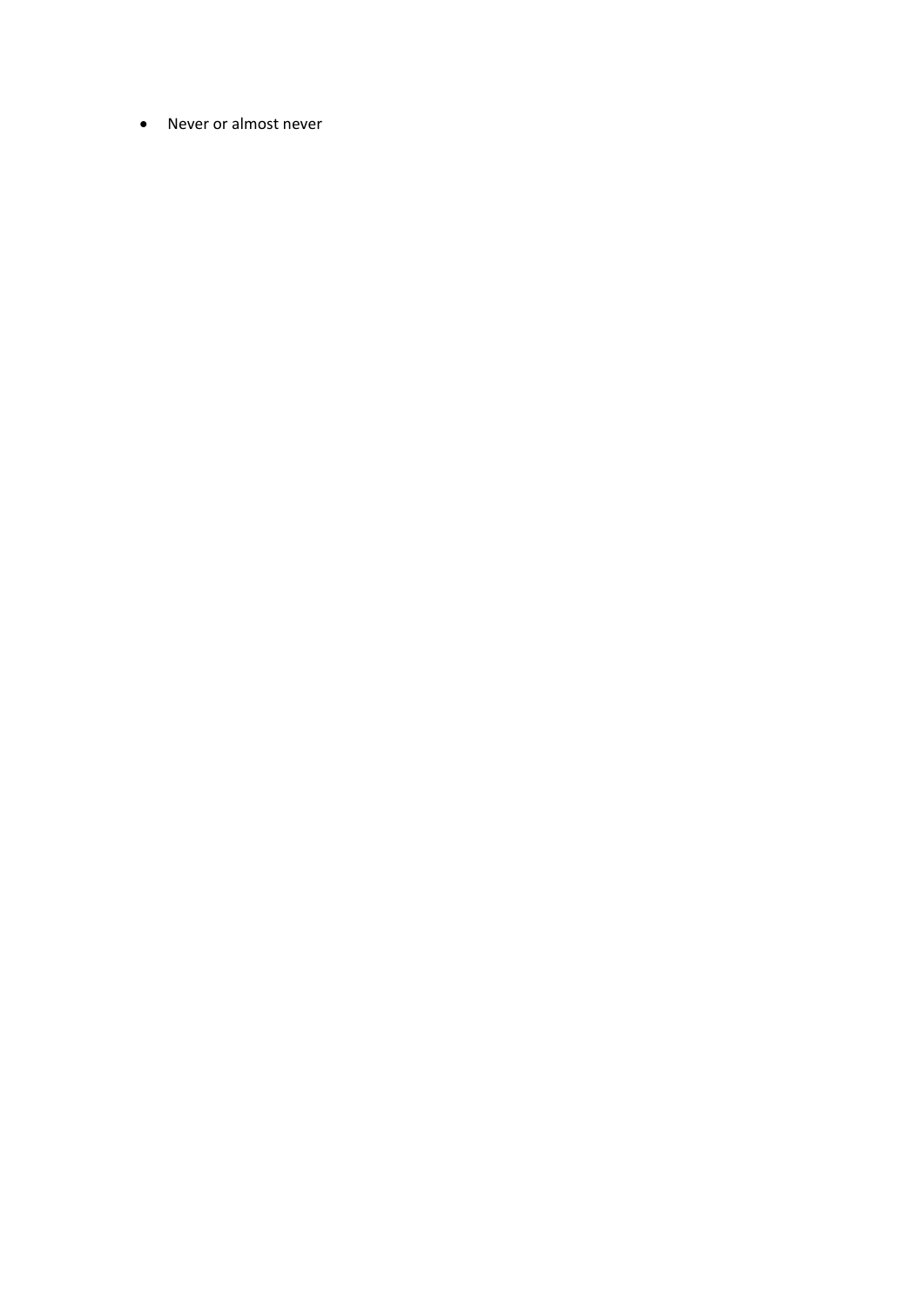#### **Life at home**

In this section, we want to understand more about your life at home.

Including yourself, how many people live in your household?

- 1
- 2
- 3
- 4
- 5
- 6
- 7
- 8
- 9
- 10
- 11
- $\bullet$  12
- 13
- 14
- 15
- 16
- 17
- 18
- 19
- $20+$

What type of accommodation do you live in?

- House or bungalow
- Flat or apartment
- Hostel
- Mobile or caravan
- Sheltered house
- Homeless
- Other
- Don't know

Imagine a ladder with 10 steps. This ladder represents where people stand in society. At the top of the ladder are the people who have the most money, most education, and most respected jobs. At the bottom are those with least money, least education, and least respected jobs or no job. The higher up you are on this ladder, the closer you are to the people at the very top, and the lower you are, the closer you are to the people at the very bottom.

Where do you think your family stands on the ladder, relative to other people in Scotland now?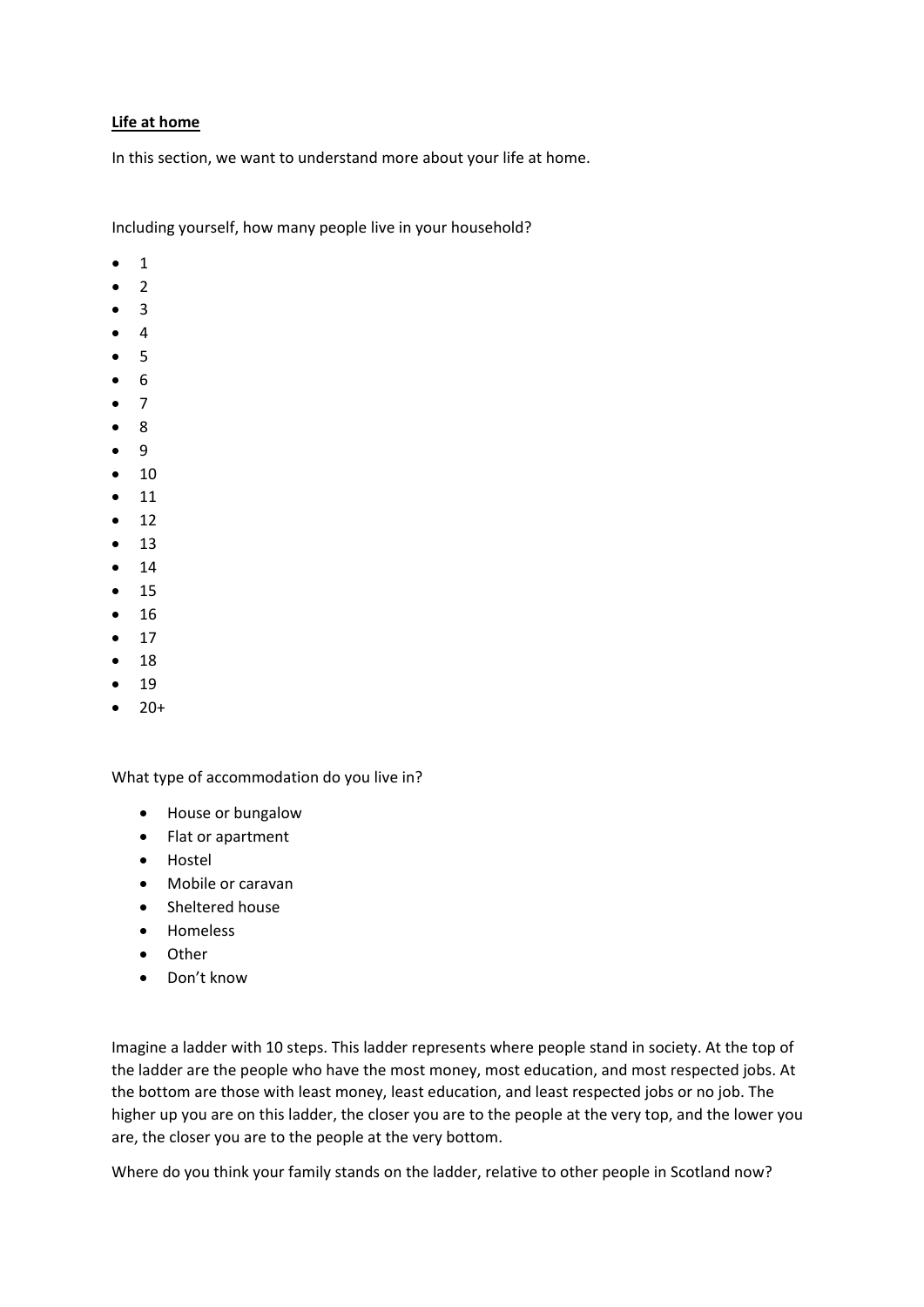- 10 Best off
- 9
- 8
- 7
- 6
- 5
- 4
- 3
- 2
- $\bullet$  1 Worst off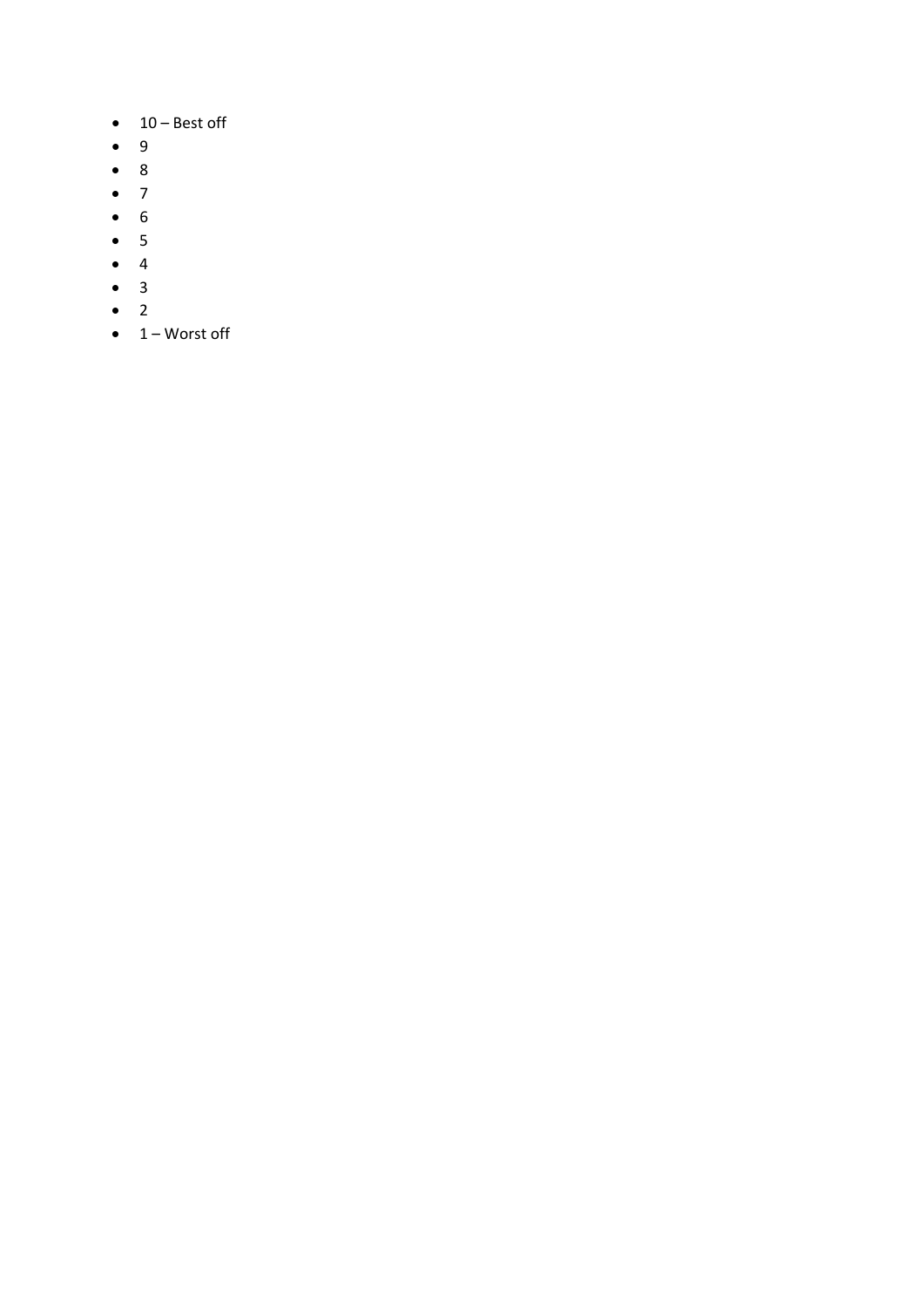#### **More about you**

Do you have a physical or mental health condition or illness lasting, or expected to last, 12 months or more?

- Yes
- No
- Don't know
- Prefer not to answer

Does your condition or illness reduce your ability to carry out day-to-day activities?

- Yes, a lot
- Yes, a little
- No, not at all
- Don't know
- Prefer not to answer

Does this condition or illness affect you in any of the following areas?

Select all that apply, or select None of the above.

- Vision, e.g., blindness or partial sight
- Hearing, e.g., deafness or partial hearing
- Mobility, e.g., walking short distances or climbing stairs
- Dexterity, e.g., lifting or carrying objects, using a keyboard
- Learning, understanding or concentration
- Memory
- Mental health
- A long-term illness, e.g., diabetes, cancer, HIV, heart disease or epilepsy
- Stamina, breathing or fatigue
- Socially or behaviourally, e.g., associated with autism, Asperger's syndrome or attention deficit hyperactivity disorder
- Don't know
- Prefer not to answer
- None of the above

Do you care for, or look after, someone?

For example, because they have a disability, an illness, a drug or alcohol problem, a mental health problem, or problems related to old age.

- Yes
- No
- Prefer not to answer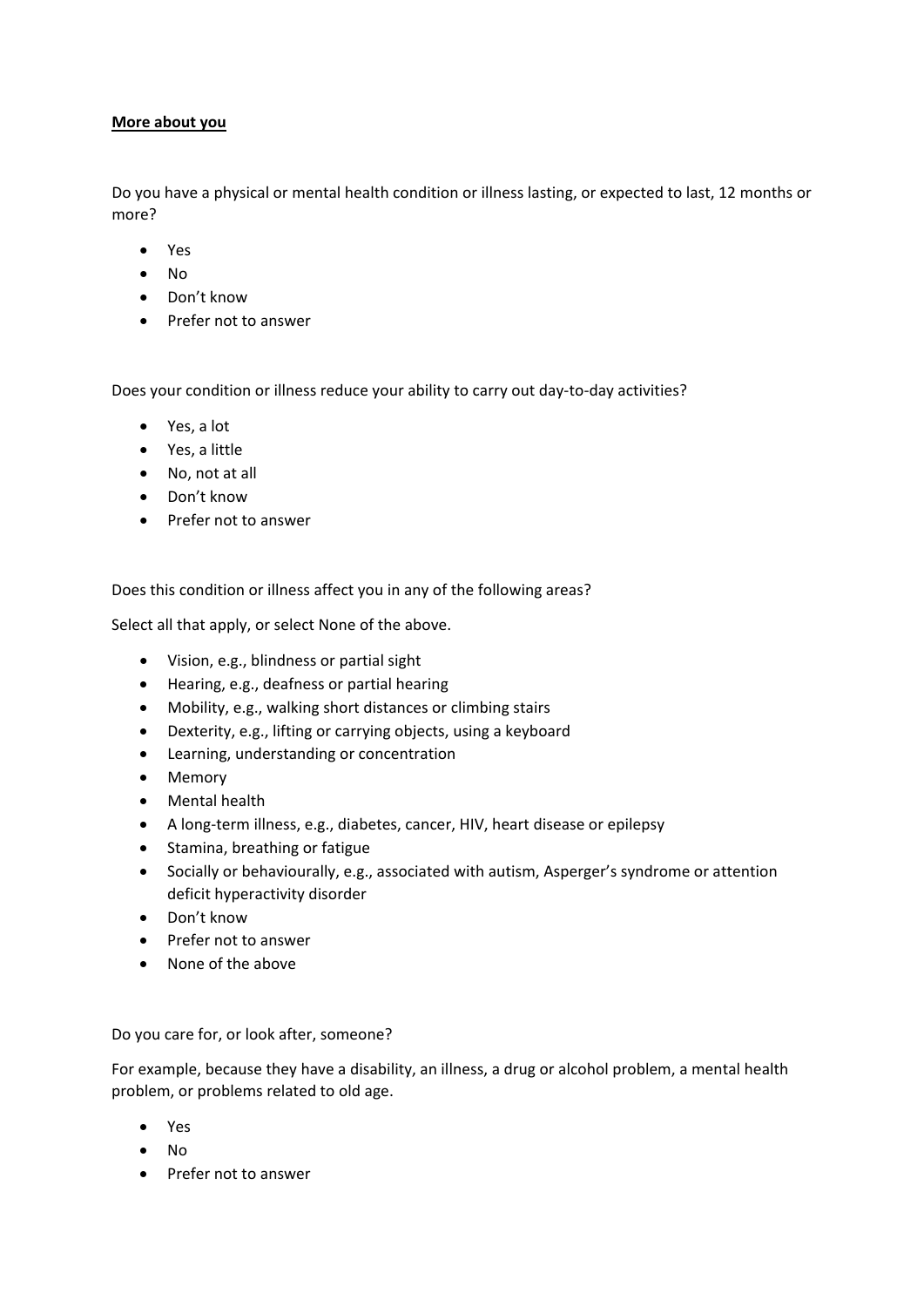Who is it that you care for, or look after?

If you care for or look after more than one person, you can select multiple

- Someone you live with
- Someone outside the household

How often do you care for, or look after them?

- Every day
- 5-6 days a week
- 3-4 days a week
- 1-2 days a week
- Less and once a week

What is your ethnic origin?

Please select one option.

- White Scottish
- White Other British (English/Welsh/Northern Irish)
- White Irish
- White Gypsy or Traveller
- White Polish
- Any other White background
	- o Please describe
- Asian, Asian Scottish or Asian British Indian
- Asian, Asian Scottish or Asian British Pakistani
- Asian, Asian Scottish or Asian British Bangladeshi
- Asian, Asian Scottish or Asian British Chinese
- Any other Asian background
	- o Please describe
- Black, Black Scottish or Black British African
- Black, Black Scottish or Black British Caribbean
- Any other Black/African/Caribbean background
	- o Please describe
- Arab or Arab British
- Mixed White and Black Caribbean
- Mixed White and Black African
- Mixed White and Asian
- Any other Mixed/Multiple ethnic background
	- o Please describe
- Any other ethnic group
	- o Please describe
- Prefer not to answer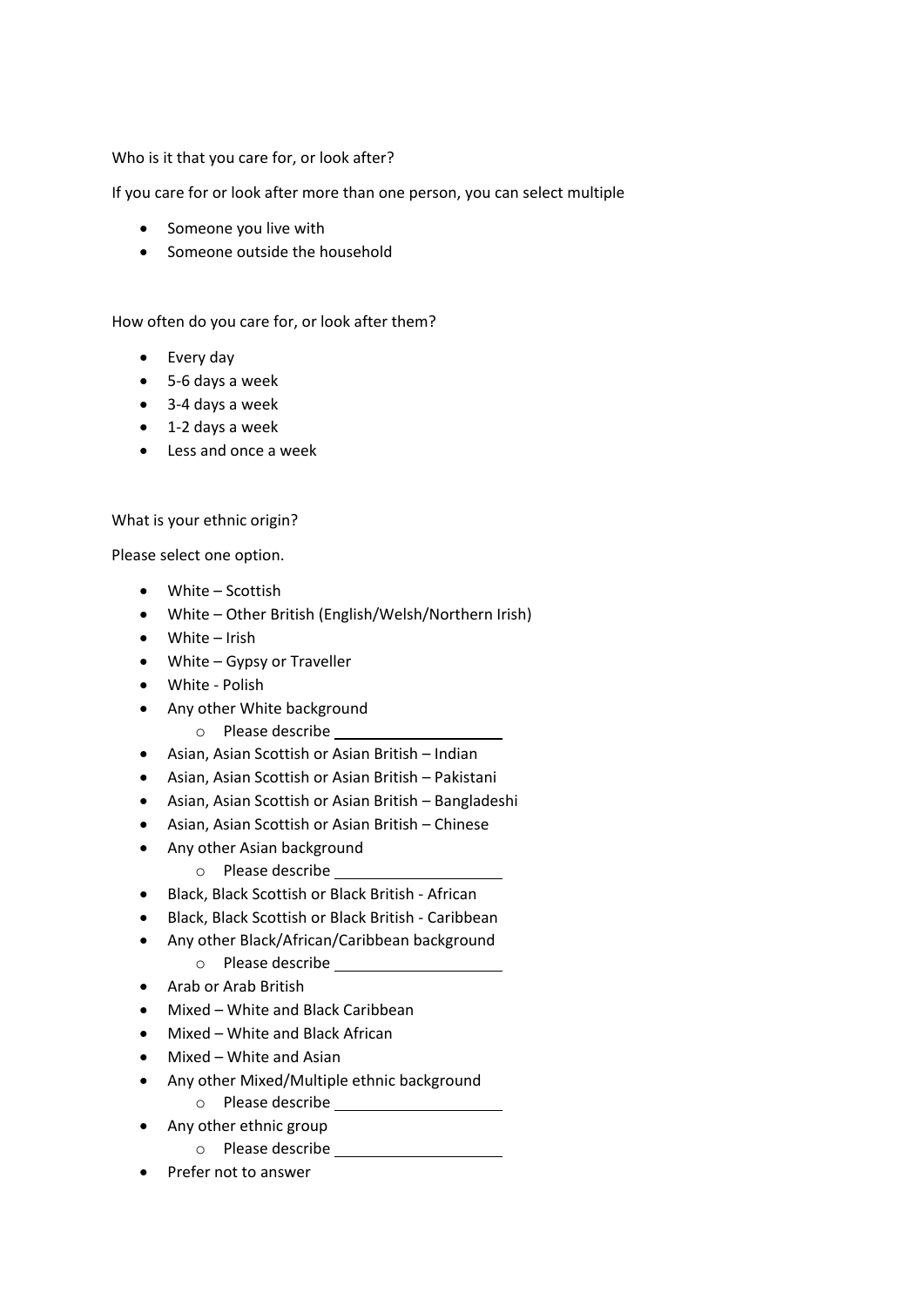# Did anyone help you to fill in this questionnaire?

This could be a parent, a brother or sister, or anyone else

- Yes
- No

Did anyone sit beside you when you were doing the questionnaire?

This could be a parent, a brother or sister, or anyone else

- Yes
- No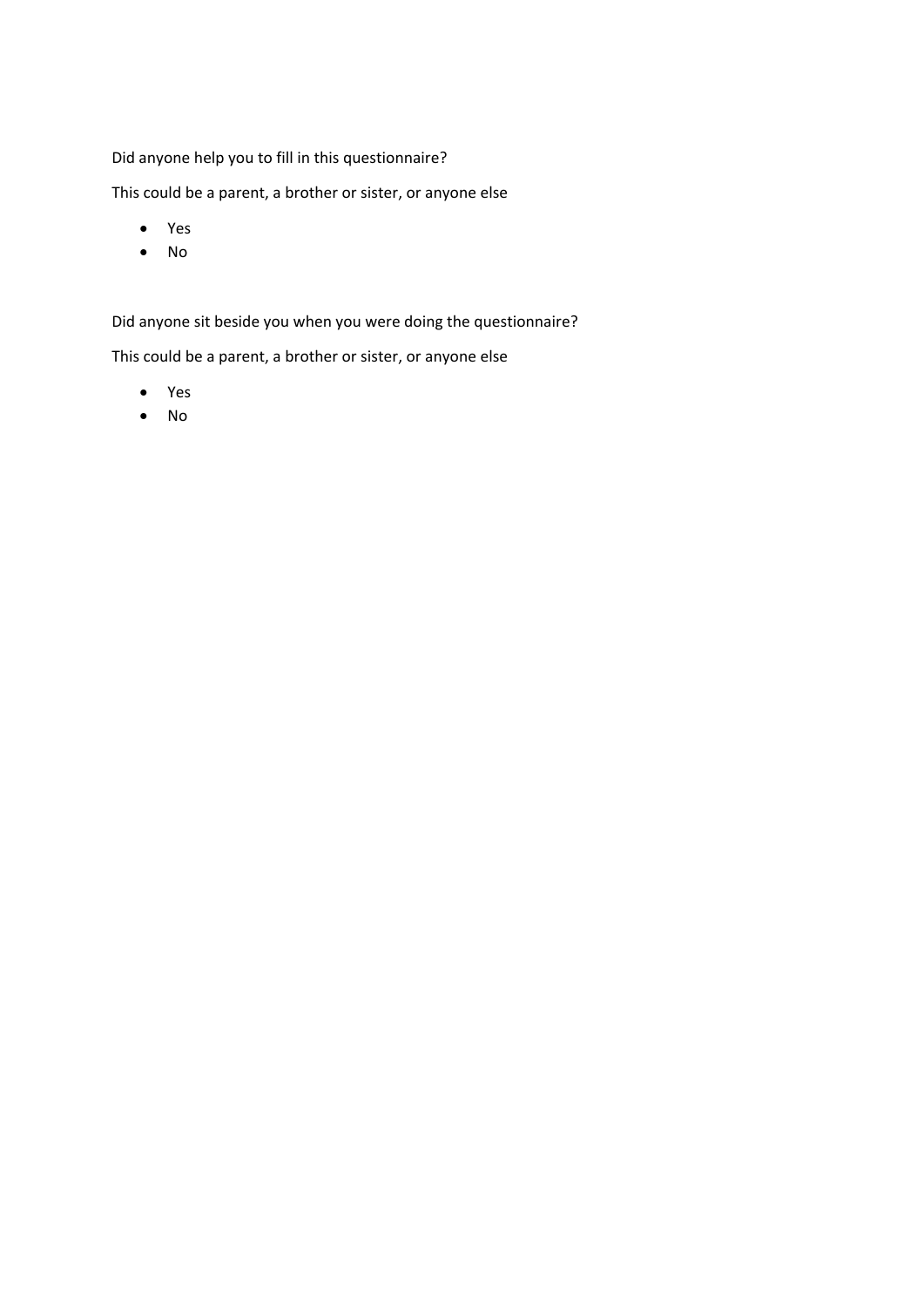### **Keeping in touch**

Thank you for sharing your information so far.

We will keep in touch with you about the Generation Scotland study by email. We would also like to know if you are happy for us to keep in touch by telephone or text message. This would include invitations to complete questionnaires and to return your saliva sample.

Can we contact you by:

Telephone

- Yes
- No

Text message

- Yes
- No

When making our research projects, we like to involve our volunteers.

We'd like to know whether you'd like to share with us what topics matter to you. We'd also like to know if you want to share your volunteer experience with us.

If you answer yes to the questions below, we may invite you to help us with our studies in the future. If you're invited, you can choose whether or not to take part.

Would you like to be invited to help shape the future of our research?

- Yes
- No

Would you like to be invited to share your experience of being a volunteer?

- Yes
- No